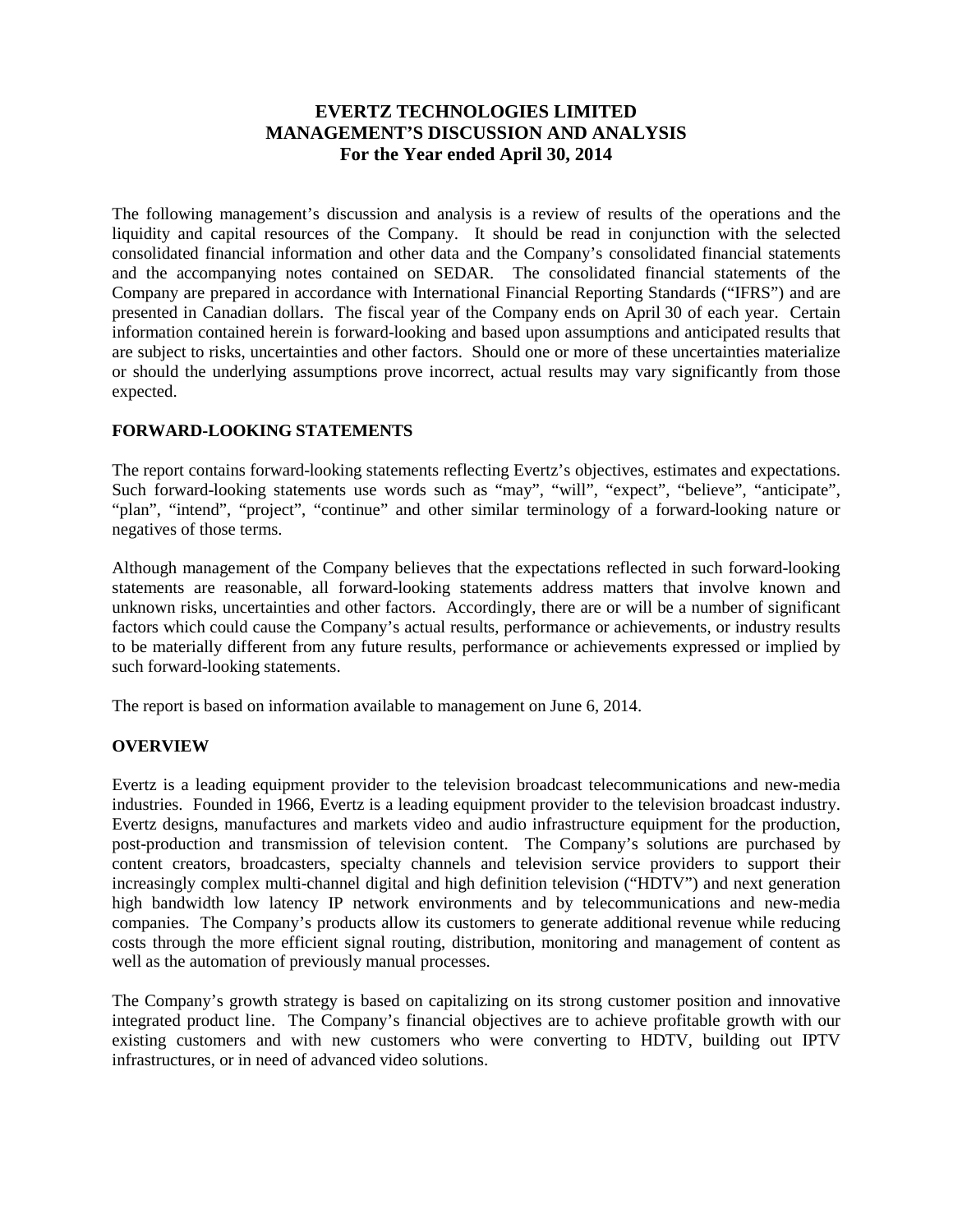Our plan is to bring to market the new technologies that we have invested heavily in for the past several years. These technologically superior solutions help to enable our broadcast, cable, telco, satellite, content creator and new media customers to address and implement their video infrastructure requirements.

Our broadcast customers continue to operate in a challenging economic environment which impacts their ability to incur capital expenditures and often results in projects being scaled back or postponed to later periods.

While it does appear that industry conditions are showing some improvement in certain geographical areas, it is unclear what the time frame will be for our customers to convert this to equipment purchases.

#### **SIGNIFICANT ACCOUNTING POLICIES**

Outlined below are those policies considered particularly significant:

#### *Basis of Measurement*

These financial statements have been prepared on the historical cost basis except for certain financial assets and liabilities which are stated at fair value. Historical cost is generally based on the fair value of the consideration given in exchange for assets.

## *Functional and Presentation Currency*

These financial statements are presented in Canadian dollars, which is the Company's functional currency. All financial information presented in Canadian dollars has been rounded to the nearest thousand, except per share amount.

# *Basis of Consolidation*

These financial statements incorporate the financial statements of the Company and entities controlled by the Company (its subsidiaries). Control is achieved where the Company has power over an entity, has exposure or rights to variable returns from its involvement with the entity and has the ability to use its power over the entity to affect the amount of the investor's returns.

The results of subsidiaries acquired or disposed of are included in the consolidated statements of earnings and comprehensive earnings from the effective date of acquisition of control and up to the effective date of disposal of control, as appropriate. Total comprehensive earnings of subsidiaries is attributed to the owners of the Company and to the non-controlling interests even if this results in the non-controlling interests having a deficit balance.

All intra-Company transactions, balances, income and expenses are eliminated in full on consolidation.

# *Business Combinations*

Business combinations are accounted for using the acquisition method. The cost of the acquisition is measured at the aggregate of the fair values, at the date of acquisition, of assets transferred, liabilities incurred or assumed, and equity instruments issued by the Company. The acquiree's identifiable assets and liabilities assumed are recognized at their fair value at the acquisition date. Acquisition-related costs are recognized in earnings as incurred. Any contingent consideration is measured at fair value on date of the acquisition and is included as part of the consideration transferred. The fair value of the contingent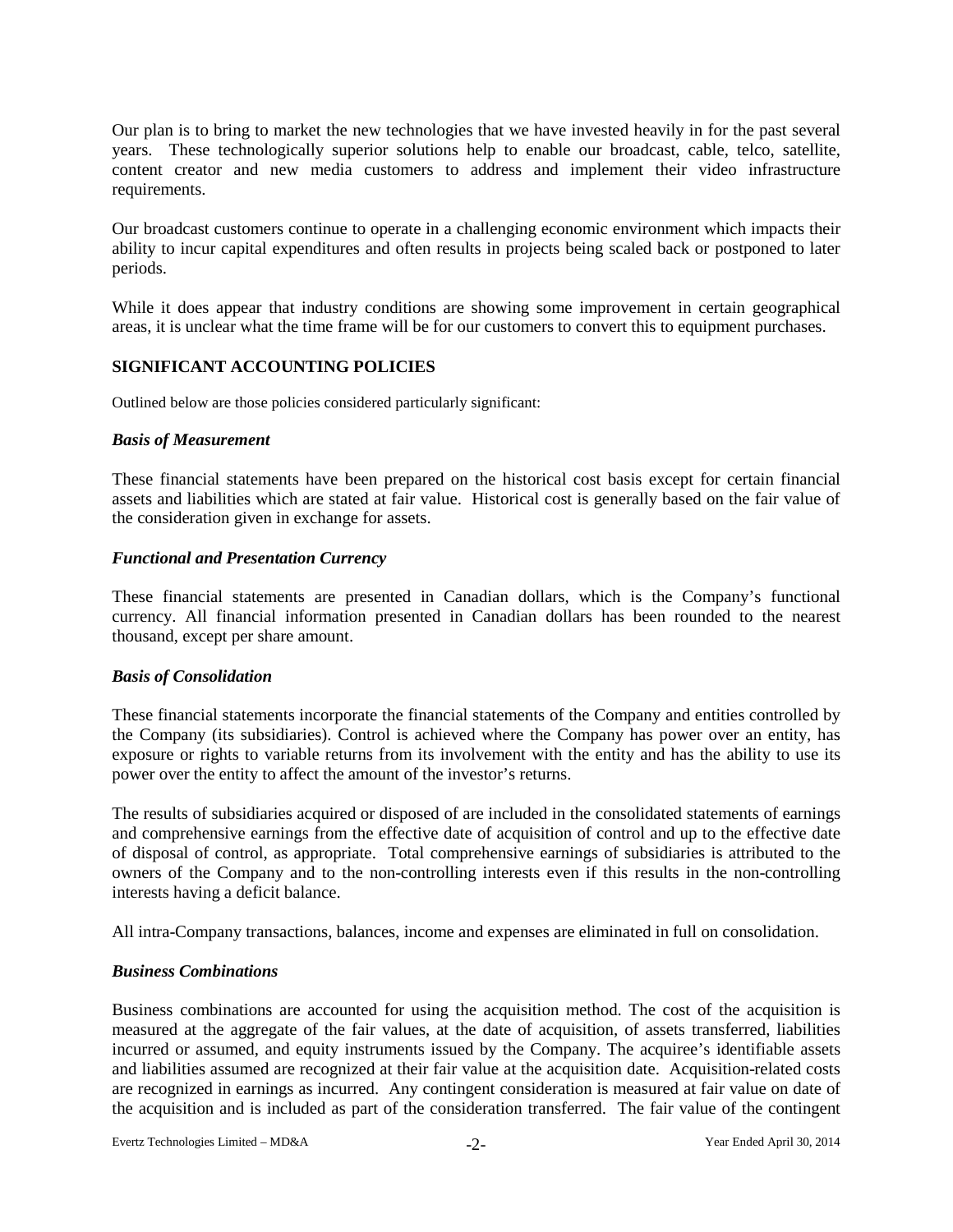consideration liability is re-measured at each reporting date with corresponding gain/loss recognized in earnings. The excess of the consideration over the fair value of the net identifiable assets and liabilities acquired is recorded as goodwill.

On an acquisition by acquisition basis, any non-controlling interest is measured either at the fair value of the non-controlling interest or at the fair value of the proportionate share of the net identifiable assets acquired. Goodwill arising on an acquisition of a business is carried at cost as established at the date of acquisition of the business less accumulated impairment losses, if any.

## *Revenue Recognition*

Revenue is measured at the fair value of consideration received or receivable, net of discounts and after eliminating intercompany sales.

Where revenue arrangements have separately identifiable components, the consideration received or receivable is allocated to each identifiable component and the applicable revenue recognition criteria are applied to each of the components.

Revenue is derived from the sale of hardware and software solutions including related services, training and commissioning. Revenue from sales of hardware and software are recognized upon shipment, provided that the significant risks and rewards of ownership have been transferred to the customer, the Company retains neither continuing managerial involvement to the degree usually associated with ownership nor effective control over the goods sold, revenue can be reliably measured and its probable that the economic benefits will flow to the Company. Service revenue is recognized as services are performed

Certain of the Company's contracts are long-term in nature. When the outcome of the contract can be assessed reliably, the Company recognizes revenue on long-term contracts using the percentage of completion method, based on costs incurred relative to the estimated total contract costs. When the outcome of the contract cannot be assessed reliably contract costs incurred are immediately expensed and revenue is recognized only to the extent that costs are considered likely to be recovered.

# *Finance Income*

Interest revenue is recognized when it is probable that the economic benefits will flow to the Company and the amount of revenue can be measured reliably. Interest revenue is accrued on a time basis, by reference to the principal outstanding and at the effective interest rate applicable, which is the rate that exactly discounts estimated future cash receipts through the expected life of the financial asset to that asset's net carrying amount on initial recognition.

# *Cash and Cash Equivalents*

Cash and cash equivalents include cash on hand and in the bank, net of outstanding bank overdrafts.

# *Inventories*

Inventories consist of raw materials and supplies, work in progress and finished goods. Inventories are stated at the lower of cost and net realizable value. Cost is determined on a weighted average basis and includes raw materials, the cost of direct labour applied to the product and the overhead expense.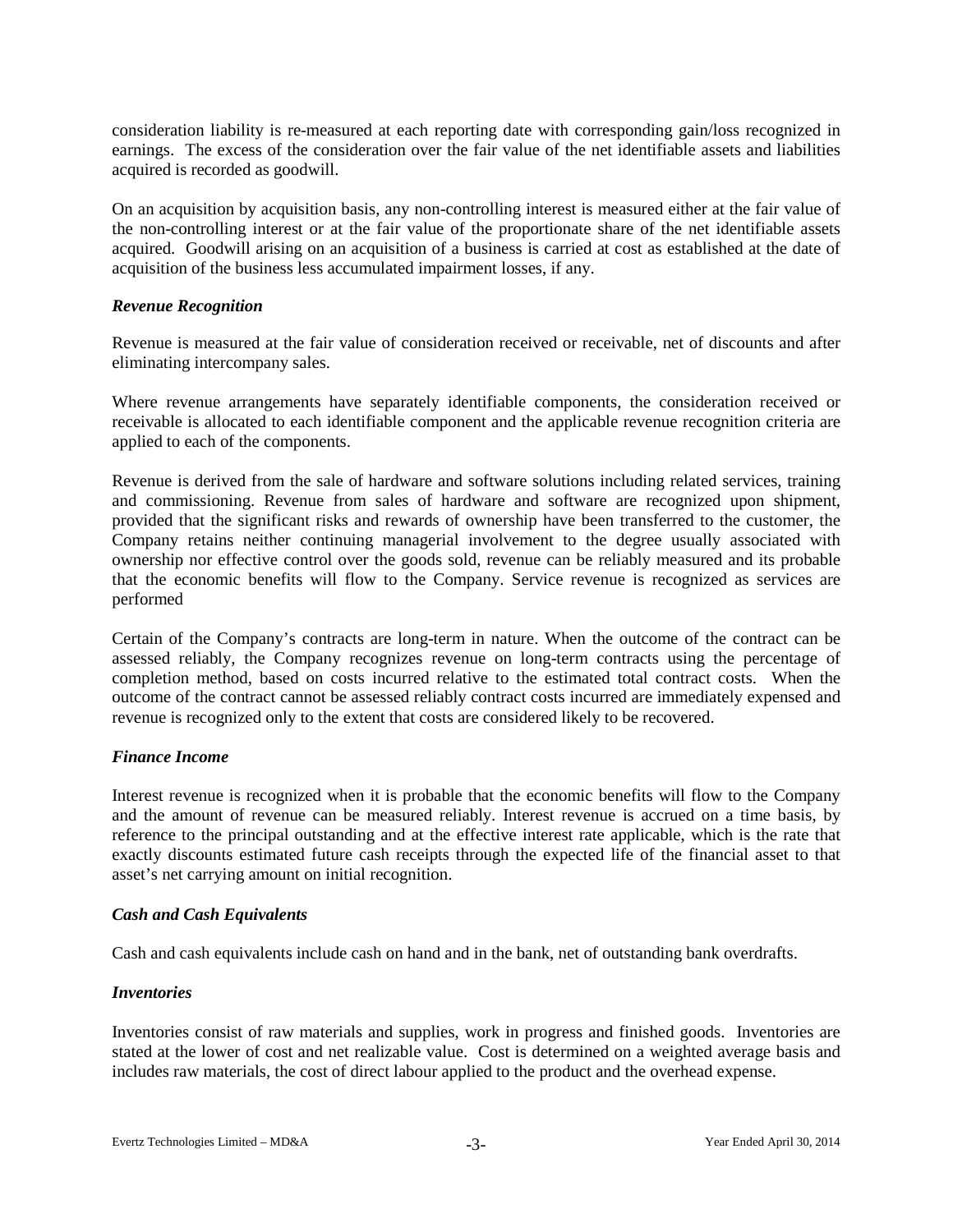Net realizable value represents the estimated selling price for inventories less all estimated costs of completion and costs necessary to make the sale.

## *Property, Plant and Equipment*

Property, plant and equipment are stated at cost less accumulated depreciation and any recognized impairment loss. Where the costs of certain components of an item of property, plant and equipment are significant in relation to the total cost of the item, they are accounted for and depreciated separately. Depreciation expense is calculated based on depreciable amounts which is the cost of an asset less residual value and is recognized in earnings on a straight-line basis over the estimated useful life of the related asset. Borrowing costs are capitalized to the cost of qualifying assets that take a substantial period of time to be ready for their intended use.

The estimated useful lives are as follows:

| <b>Asset</b>                       | <b>Basis</b>  | Rate            |
|------------------------------------|---------------|-----------------|
| Office furniture and equipment     | Straight-line | 10 years        |
| Research and development equipment | Straight-line | 5 years         |
| Machinery and equipment            | Straight-line | $5 - 15$ years  |
| Leaseholds                         | Straight-line | 5 years         |
| <b>Building</b>                    | Straight-line | $10 - 40$ years |
| Airplanes                          | Straight-line | $10 - 20$ years |

The gain or loss arising on the disposal or retirement of an asset is determined as the difference between the sales proceeds and the carrying amount of the asset and is recognized in earnings.

The Company reviews the residual value, estimated useful life and the depreciation method annually.

#### *Impairment of Non-Financial Assets*

Goodwill is tested for impairment annually, or whenever events or changes in circumstances indicate that the carrying amount may be more than its recoverable amount. At each reporting period, the Company reviews the carrying amounts of its other non-financial assets to determine whether there is any indication that those assets have suffered an impairment loss. If any such indication exists, the recoverable amount of the asset is estimated in order to determine the extent of the impairment loss (if any). Where the asset does not generate cash inflows that are largely independent from other assets, the Company estimates the recoverable amount of the cash-generating unit ("CGU") to which the asset belongs. Goodwill is allocated to a group of CGU's based on the level at which it is monitored for internal reporting purposes.

Recoverable amount is the higher of fair value less costs to sell and value in use. In assessing value in use, the estimated future cash flows are discounted to their present value using a pre-tax discount rate that reflects current market assessments of the time value of money and the risks specific to the asset for which the estimates of future cash flows have not been adjusted.

If the recoverable amount of an asset or CGU is estimated to be less than its carrying amount, the carrying amount of the asset or CGU is reduced to its recoverable amount. An impairment loss relating to a CGU to which goodwill has been allocated, is allocated to the carrying amount of the goodwill first. An impairment loss is recognized immediately in earnings.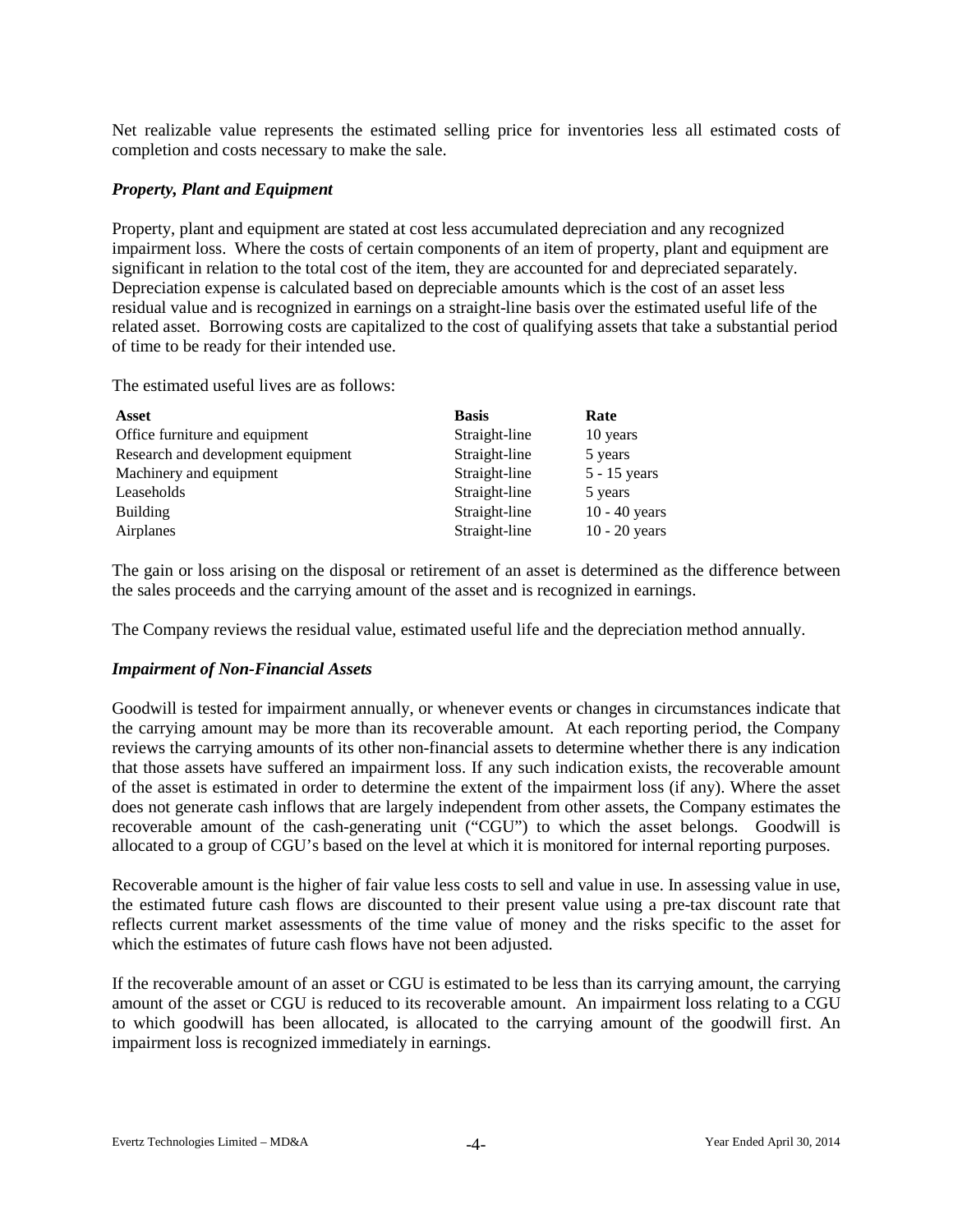An impairment loss in respect of goodwill is not reversed. Where an impairment loss subsequently reverses for other non-financial assets, the carrying amount of the asset or CGU is increased to the revised estimate of its recoverable amount, but so that the increased carrying amount does not exceed the carrying amount that would have been determined had no impairment loss been recognized for the asset or CGU in prior years. A reversal of an impairment loss is recognized immediately in earnings.

## *Intangible Assets*

#### *Intangible Assets*

Intangible assets represent intellectual property acquired through business acquisitions and are recorded at cost less any impairment loss and are amortized using the straight–line method over a four–year period. The estimated useful life and amortization method are reviewed at the end of each reporting period.

#### *Research and Development*

All research and development expenditures are expensed as incurred unless a development project meets the criteria for capitalization. Development expenditures are capitalized only if development costs can be measured reliably, the product or process is technically and commercially feasible, future economic benefits are probable and the Company intends to and has sufficient resources to complete development and to use or sell the asset. No internally generated intangible assets have been recognized to date.

Research and development expenditures are recorded gross of investment tax credits and related government grants. Investment tax credits for scientific research and experimental development are recognized in the period the qualifying expenditures are incurred if there is reasonable assurance that they will be realized.

#### *Provisions*

Provisions are recognized when the Company has a present obligation (legal or constructive) as a result of a past event, it is probable that the Company will be required to settle that obligation and a reliable estimate can be made of the amount of the obligation.

The amount recognized as a provision is the best estimate of the consideration required to settle the present obligation at the reporting period, taking into account the risks and uncertainties surrounding the obligation. Where a provision is measured using the cash flows estimated to settle the present obligation, its carrying amount is the present value of those cash flows.

When some or all of the economic benefits required to settle a provision are expected to be recovered from a third party, a receivable is recognized as an asset if it is virtually certain that reimbursement will be received and the amount of the receivable can be measured reliably.

#### *Leasing*

Leases are classified as finance leases whenever the terms of the lease transfer substantially all the risks and rewards of ownership to the lessee. All other leases are classified as operating leases.

Assets held under finance leases are recognised as assets of the Company at their fair value or, if lower, at the present value of the minimum lease payments, each determined at the inception of the lease. The corresponding liability to the lessor is included in the statement of financial position as a finance lease obligation.

Rentals payable under operating leases are charged to earnings on a straight-line basis over the term of the relevant lease.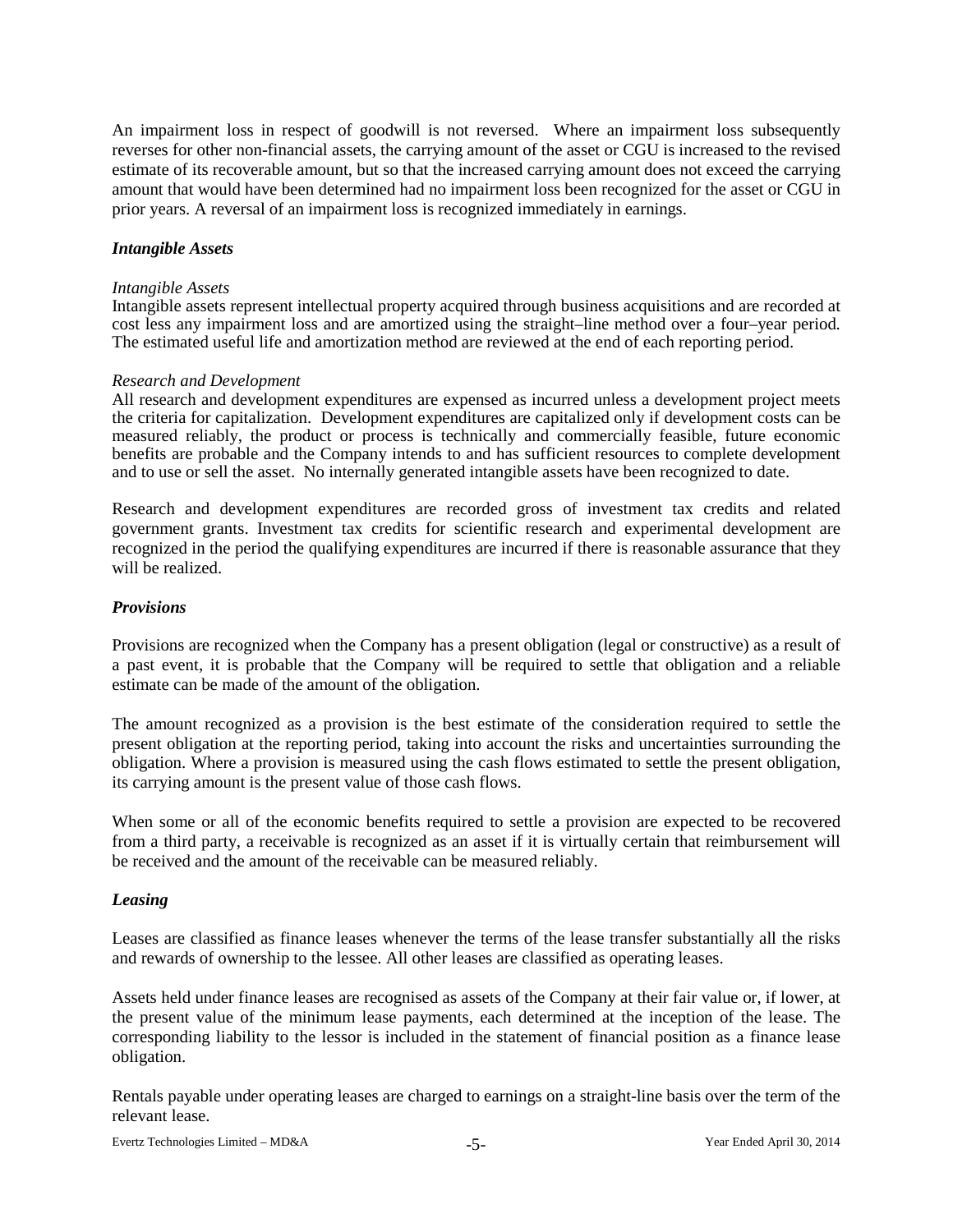## *Foreign Currency Translation*

The individual financial statements of each subsidiary entity are presented in the currency of the primary economic environment in which the entity operates (its functional currency). For the purpose of the consolidated financial statements, the results and financial position of each group entity are presented in Canadian dollars ("CDN"), which is the functional currency of the parent Company and the presentation currency for the financial statements.

In preparing the financial statements of the individual entities, transactions in currencies other than the entity's functional currency (foreign currencies) are recognized at the rates of exchange prevailing at the dates of the transactions. At the end of each reporting period, monetary items denominated in foreign currencies are retranslated at the rates prevailing at that date. Exchange differences are recognized in earnings in the period in which they arise. Non-monetary items that are measured in terms of historical cost in a foreign currency are not retranslated.

For the purpose of presenting consolidated financial statements, the assets and liabilities of the Company's foreign operations are expressed in Canadian dollars using exchange rates prevailing at the end of the reporting period. Income and expense items are translated at the average exchange rates for the period. Foreign currency gains and losses are recognized in other comprehensive earnings. The relevant amount in cumulative foreign currency translation adjustment is reclassified into earnings upon disposition or partial disposition of a foreign operation and attributed to non-controlling interests as appropriate.

## *Income Taxes*

## *Current Tax*

The tax currently payable is based on taxable profit for the year. Taxable profit differs from net earnings as reported in the statement of earnings because it excludes items of income or expense that are taxable or deductible in other years and it further excludes items that are never taxable or deductible. The Company's liability for current tax is calculated using tax rates that have been enacted or substantively enacted by the statement of financial position date.

#### *Deferred Tax*

Deferred tax is the tax expected to be payable or recoverable on unused tax losses and credits, as well as differences between the carrying amounts of assets and liabilities in the financial statements and the corresponding tax bases used in the computation of taxable profit. Deferred tax liabilities are generally recognized for all taxable temporary differences and deferred tax assets are recognized to the extent that it is probable that taxable profits will be available against which unused tax losses, credits and other deductible temporary differences can be utilized. Such assets and liabilities are not recognized if the temporary difference arises from the initial recognition of goodwill or from the initial recognition (other than in a business combination) of other assets and liabilities in a transaction that affects neither the taxable profit nor the accounting profit.

The carrying amount of deferred tax assets is reviewed at each reporting period and reduced to the extent that it is no longer probable that sufficient taxable profits will be available to allow all or part of the asset to be recovered.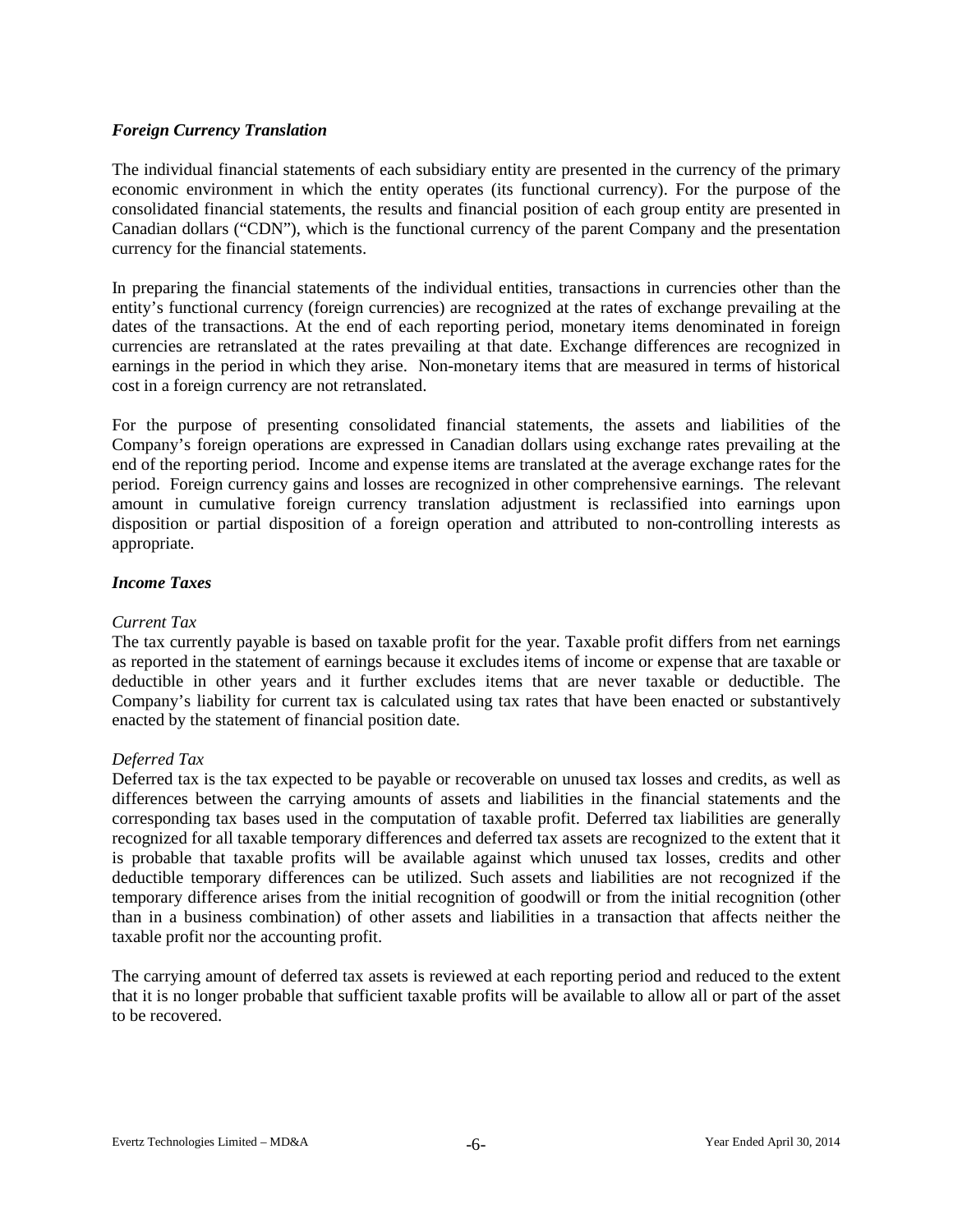Deferred tax is calculated at the tax rates that are expected to apply in the period when the liability is settled or the asset is realized. The measurement of deferred tax liabilities and assets reflects the tax consequences that would follow from the manner in which the Company expects, at the end of the reporting period, to recover or settle the carrying amount of its assets and liabilities. Deferred tax is charged or credited to earnings, except when it relates to items charged or credited directly to other comprehensive earnings or equity, in which case the deferred tax is also dealt with in other comprehensive earnings or equity.

## *Share Based Compensation*

Equity-settled share-based payments to employees and others providing similar services are measured at the fair value of the equity instruments at the grant date. Details regarding the determination of the fair value of equity-settled share-based transactions are set out in note 15.

The fair value determined at the grant date of the equity-settled share-based payments is expensed on a straight-line basis over the vesting period of the option based on the Company's estimate of the number of equity instruments that will eventually vest. At each reporting period, the Company revises its estimate of the number of equity instruments expected to vest. The impact of the revision of the original estimates, if any, is recognized in earnings such that the cumulative expense reflects the revised estimate, with a corresponding adjustment to share based payment reserve.

# *Earnings Per Share*

The Company presents basic and diluted earnings per share ("EPS") data for its common shares. Basic EPS is calculated by dividing the net earnings attributable to shareholders by the weighted average number of common shares outstanding during the period. Diluted EPS is determined by adjusting the net earnings attributable to shareholders and the weighted average number of common shares outstanding for the effects of all potentially dilutive common shares, which is comprised of share options granted to employees with an exercise price below the average market price.

# *Finance Costs*

Finance costs directly attributable to the acquisition, construction or production of qualifying assets, which are assets that necessarily take a substantial period of time to get ready for their intended use or sale, are added to the cost of those assets, until such time as the assets are substantially ready for their intended use or sale.

Investment income earned on the temporary investment of specific borrowings pending their expenditure on qualifying assets is deducted from the borrowing costs eligible for capitalisation.

All other finance costs are recognized in earnings in the period in which they are incurred.

# *Investment Tax Credits*

The Company is entitled to investment tax credits, which are earned as a percentage of eligible research and development expenditures incurred in each taxation year. Investment tax credits relate entirely to the Company's research and development expenses in the consolidated statement of earnings but are presented separately in the consolidated statement of earnings for information purposes. Investment tax credits are recognized and recorded within income tax receivable when there is reasonable assurance they will be received.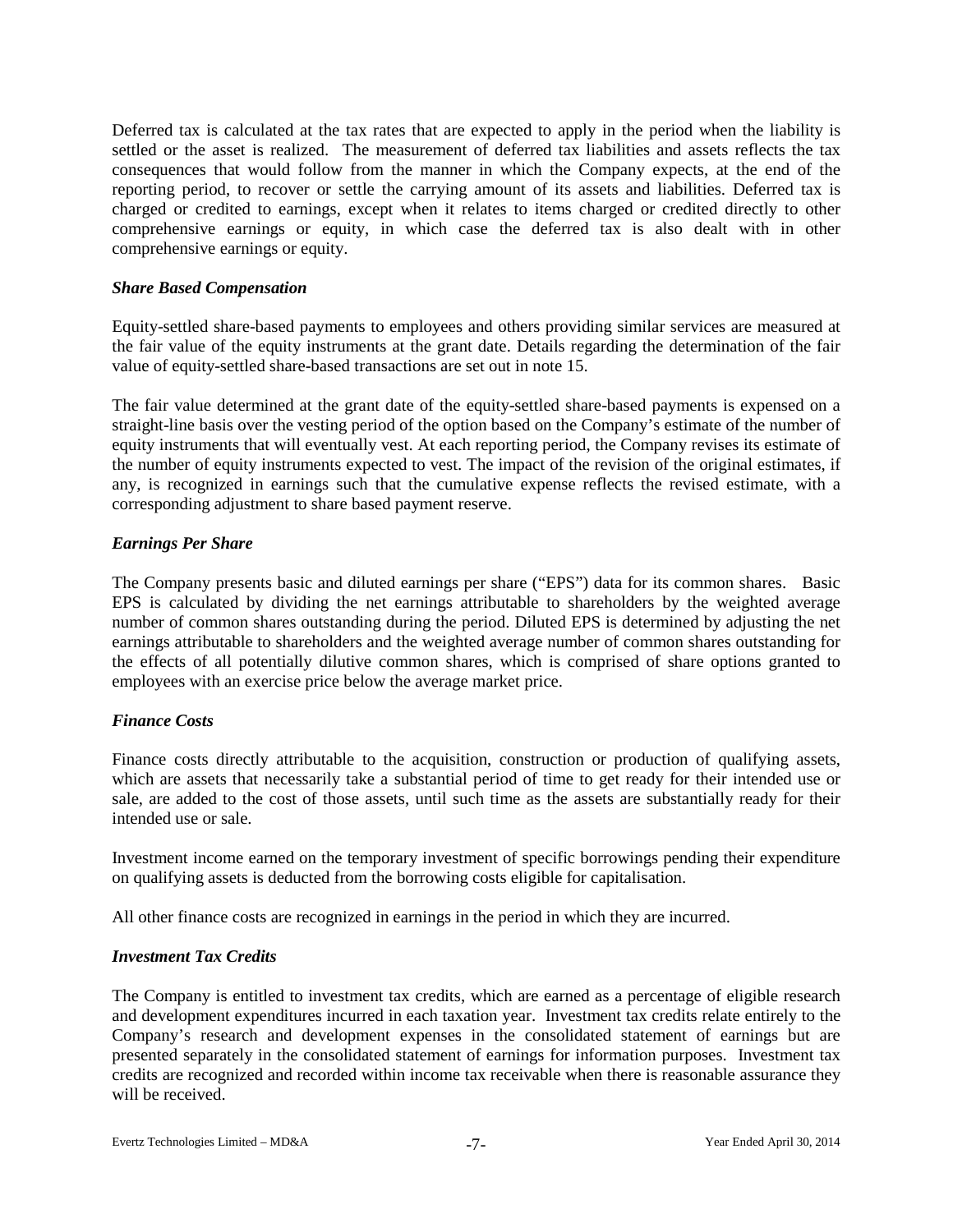## *Financial Instruments*

The Company's financial assets and liabilities which are initially recorded at fair value and subsequently measured based on their assigned classifications as follows:

| <b>Asset/Liability</b>       | Category                          | <b>Measurement</b> |
|------------------------------|-----------------------------------|--------------------|
| Cash and cash equivalents    | Loans and receivables             | Amortized cost     |
| Instruments held for trading | Fair value through profit or loss | Fair value         |
| Trade and other receivables  | Loans and receivables             | Amortized cost     |
| Trade and other payables     | Other liabilities                 | Amortized cost     |
| Long term debt               | Other liabilities                 | Amortized cost     |

#### *Financial Assets*

All financial assets are initially measured at fair value, plus transaction costs, except for those financial assets classified as fair value through profit or loss, which are initially measured at fair value. Transaction costs in respect of financial instruments that are classified as fair value through profit or loss are recognized in earnings immediately. Transaction costs in respect of other financial instruments are included in the initial measurement of the financial instrument.

Financial assets are classified into the following specific categories: financial assets "at fair value through profit or loss" ("FVTPL"), "held-to-maturity" investments, "available-for-sale" ("AFS") financial assets and "loans and receivables". The classification depends on the nature and purpose of the financial assets and is determined at the time of initial recognition.

Financial assets at FVTPL are stated at fair value, with any gains or losses arising on re-measurement recognized in earnings.

#### *Impairment of Financial Assets*

Financial assets, other than those at FVTPL, are assessed for indicators of impairment at each reporting period. Financial assets are impaired where there is objective evidence that, as a result of one or more events that occurred after the initial recognition of the financial asset, the estimated future cash flows of the investment have been affected. For certain categories of financial assets, such as trade and other receivables, assets that are assessed not to be impaired individually are, in addition, assessed for impairment on a collective basis. Objective evidence of impairment of a financial asset can include a significant or prolonged decline in the fair value of an asset, default or delinquency by a debtor, indication that a debtor will enter bankruptcy or financial re-organization or the disappearance of an active market for a security.

For financial assets carried at amortized cost, the amount of the impairment is the difference between the asset's carrying amount and the present value of estimated future cash flows, discounted at the financial asset's original effective interest rate.

The carrying amount of the financial asset is reduced by the impairment loss directly for all financial assets with the exception of trade receivables, where the carrying amount is reduced through the use of an allowance account. When a trade receivable is considered uncollectible, it is written off against the allowance account. Subsequent recoveries of amounts previously written off are credited against the allowance account. Changes in the carrying amount of the allowance account are recognized in earnings.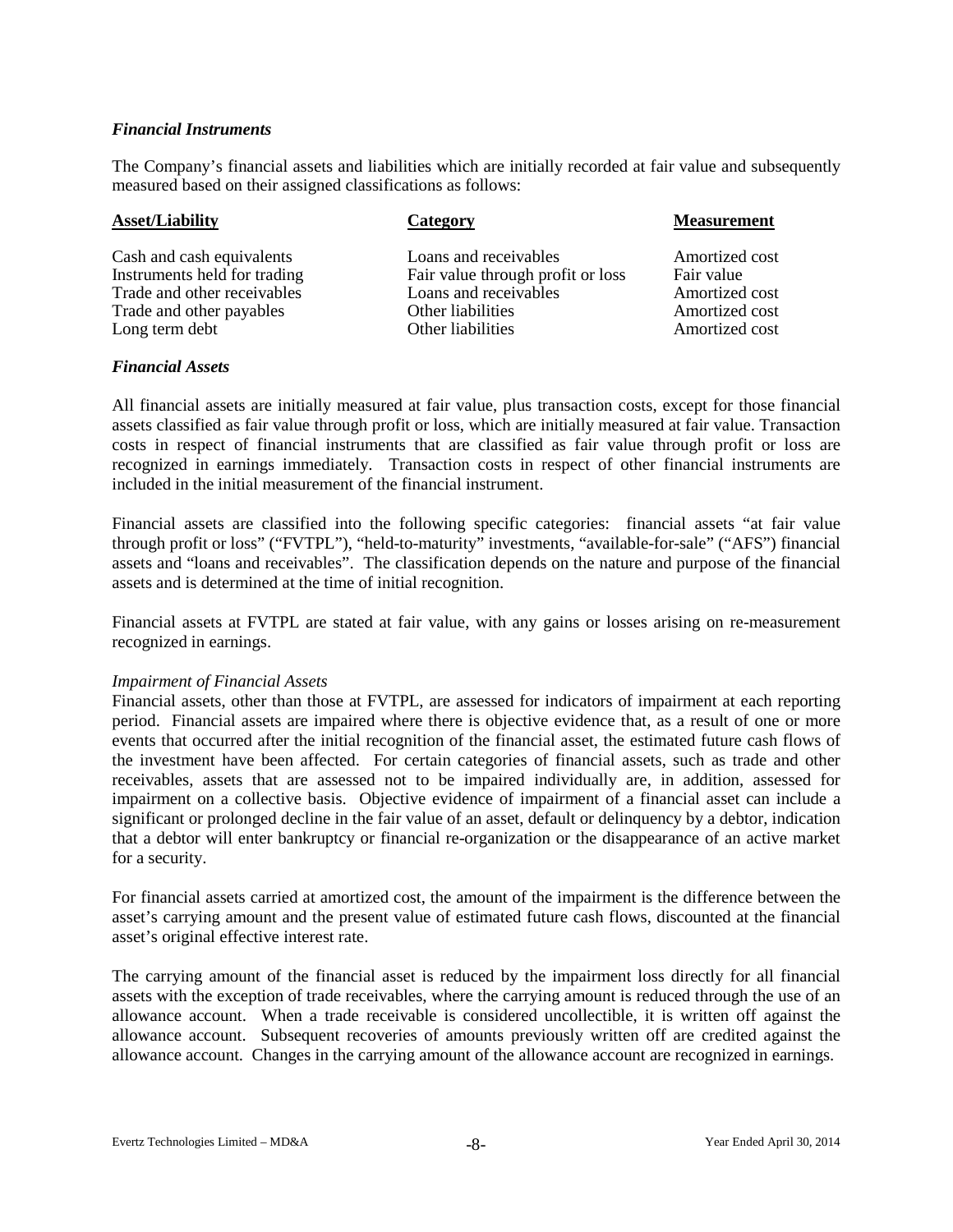## *Financial Liabilities and Equity Instruments Issued by the Company*

Financial liabilities at FVTPL are stated at fair value, with any gains or losses arising on re-measurement recognized in earnings. The net gain or loss recognized in earnings incorporates any interest paid on the financial liability and is included in the "other income and expenses" line item in the consolidated statements of earnings.

An equity instrument is any contract that evidences a residual interest in the assets of an entity after deducting all of its liabilities. Equity instruments issued by the Company are recognized at the proceeds received, net of direct issue costs.

Other financial liabilities, including long term debt, are initially measured at fair value, net of transaction costs. Other financial liabilities are subsequently measured at amortized cost using the effective interest method, with interest expense recognized on an effective yield basis.

## *Use of Estimates and Judgments*

The preparation of financial statements in conformity with IFRS requires management to make judgments, estimates and assumptions that affect the reported amounts of assets and liabilities and disclosure of contingent assets and liabilities at the date of the financial statements and the reported amounts of revenues and expenses during the year. Consequently, actual results could differ from those estimates. Those estimates and underlying assumptions are reviewed on an ongoing basis. Revisions to accounting estimates are recognized in the period in which the estimate is revised and in any future periods affected. Significant estimates include the determination of the allowance for doubtful accounts for trade receivables, provision for inventory obsolescence, the useful life of property, plant and equipment for depreciation, amortization and valuation of net recoverable amount of property, plant and equipment, determination of fair value for share-based compensation, evaluating deferred income tax assets and liabilities, the determination of fair value of financial instruments and the likelihood of recoverability, and the determination of implied fair value of goodwill and implied fair value of assets and liabilities for purchase price allocation purposes and goodwill impairment test purposes.

Significant items requiring the use of judgment in application of accounting policies and assumptions include the determination of functional currencies, classification of financial instruments, classification of leases, application of the percentage of completion method on long-term contracts, degree of componentization applied when calculating amortization of property, plant and equipment, and identification of cash generating units for impairment testing purposes.

#### *Operating Segments*

An operating segment is a component of the Company that engages in business activities from which it may earn revenues and incur expenses, including revenues and expenses that relate to transactions with any of the Company's other components. The Company reviewed its operations and determined that it operates a single reportable segment, the television broadcast equipment market. The single reportable operating segment derives its revenue from the sale of hardware and software solutions including related services, training and commissioning.

# *Non-Current Assets Held for Sale*

Non-current assets that are expected to be recovered primarily through sale rather than through continuing use are classified as held for sale and are not depreciated. Immediately before classification as held for sale, the assets are remeasured in accordance with the Company's accounting policies. The assets are measured at the lower of their carrying amount and fair value less cost to sell. Impairment losses on initial classification as held for sale and subsequent gains or losses on remeasurement are recognized in profit or loss. Gains are not recognized in excess of any cumulative impairment loss.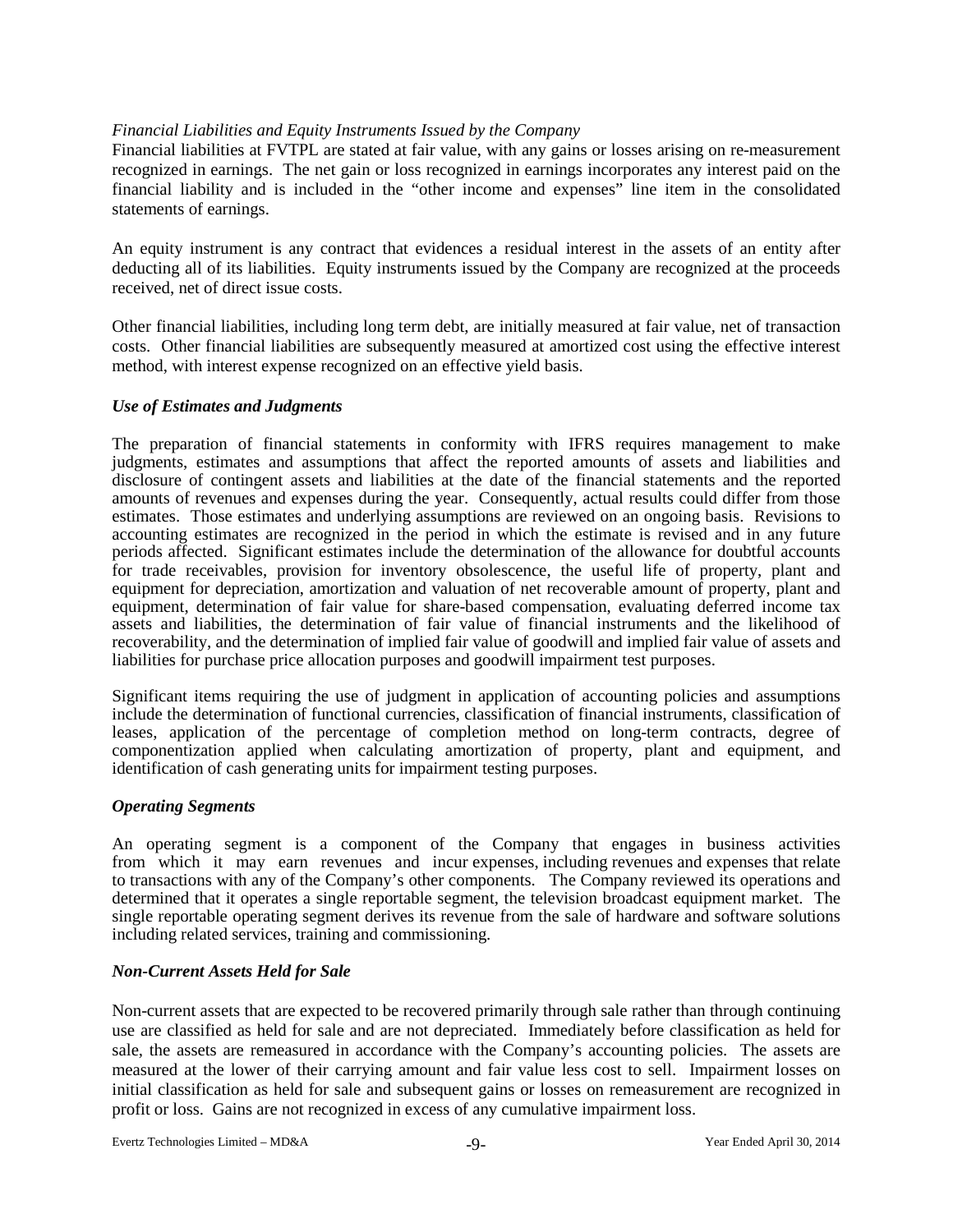# **Changes in Accounting Policies**

# *Consolidated Financial Statements*

Effective May 1, 2013, the Company adopted IFRS 10, *Consolidated Financial Statements* ("IFRS 10"). IFRS 10 establishes principles for the presentation and preparation of consolidated financial statements when an entity controls one or more other entities. IFRS 10 replaced the consolidation requirements in SIC-12, *Consolidation – Special Purpose Entities* and IAS 27, *Consolidated and Separate Financial Statements.* The adoption of IFRS 10 did not have any impact on the Consolidated Financial Statements.

# *Disclosure of Interests in Other Entities*

Effective May 1, 2013, the Company adopted IFRS 12, *Disclosure of Interests in Other Entities* ("IFRS 12"). IFRS 12 is a new and comprehensive standard on disclosure requirements for all forms of interests in other entities, including subsidiaries, joint arrangements, associates and unconsolidated structured entities. The adoption of IFRS 12 has resulted in additional disclosures within Note 20 of the Consolidated Financial Statements.

## *Fair Value Measurements*

Effective May 1, 2013, the Company adopted IFRS 13, *Fair Value Measurements* ("IFRS 13"). IFRS 13 provides new guidance on fair value measurement and disclosure requirements. The adoption of IFRS 13 resulted in minor changes in disclosure within Note 17, but did not have a significant impact on the Consolidated Financial Statements.

## *Presentation of Financial Statements*

Effective May 1, 2013, the Company adopted Amendments to IAS 1, *Presentation of Financial Statements* ("Amendments to IAS 1"), which became effective for annual periods beginning on or after July 1, 2012, are applied retroactively. The amendments require that an entity present separately the items of other comprehensive earnings that may be reclassified to profit or loss in the future from those that would never be reclassified to profit or loss. The adoption of Amendments to IAS 1 resulted in minor changes to presentation in the Company's statement of comprehensive earnings but did not have a significant impact on the Consolidated Financial Statements.

#### *Financial Instruments*

Effective May 1, 2013, the Company adopted Amendments to IFRS 7, *Financial Instruments Disclosures* ("Amendments to IFRS 7"), which amend the disclosure requirements in IFRS 7 to require information about all recognized financial instruments that are offset in accordance with paragraph 42 of IAS 32 Financial Instruments: Presentation. The adoption of Amendments to IFRS 7 did not have any impact on the Consolidated Financial Statements.

#### **New and Revised IFRSs Issued but Not Yet Effective**

Following is a listing of amendments, revisions and new International Financial Reporting Standards issued but not yet effective. Unless otherwise indicated, earlier application is permitted. The Company has not yet determined the impact of the changes to the adoption of the following standards.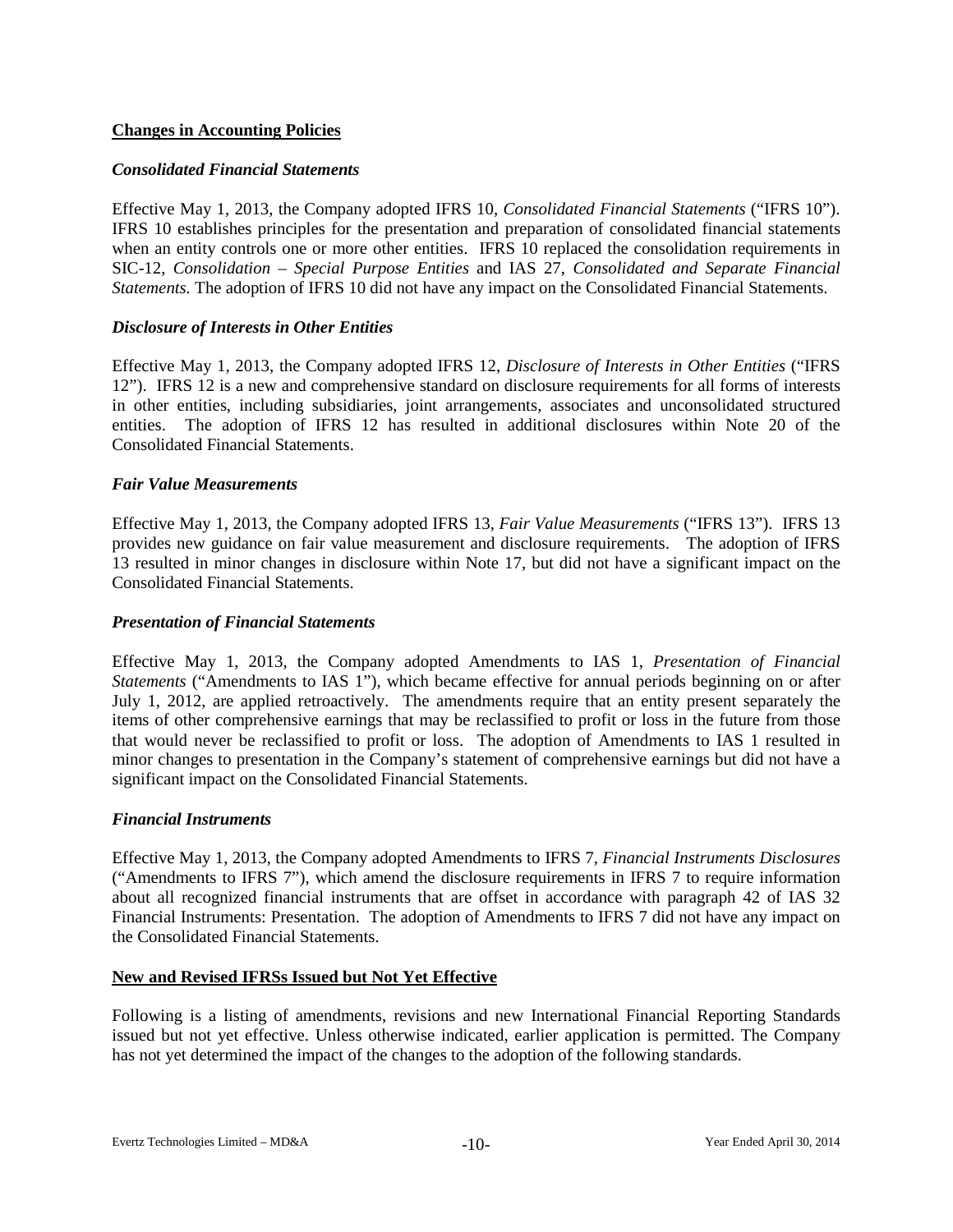# *Financial Instruments*

IFRS 9, Financial instruments ("IFRS 9") was issued by the IASB on November 12, 2009 and October 2010, and will replace IAS 39 Financial Instruments: Recognition and Measurement ("IAS 39"). IFRS 9 introduces new requirements for the financial reporting of financial assets and financial liabilities. IFRS 9 does not have a current effective date.

IAS 32, Financial instruments: Presentation ("IAS 32") was amended by the IASB in December 2011 to clarify certain aspects of the requirements on offsetting. The amendments focus on the criterion that an entity currently has a legally enforceable right to set off the recognized amounts and the criterion that an entity intends either to settle on a net basis or to realize the asset and settle the liability simultaneously. The amendments to IAS 32 are effective for periods beginning on or after January 1, 2014.

# *Revenue*

IFRS 15, Revenue from contracts with customers ("IFRS 15") was issued by the IASB in May 2014 and will replace IAS 11, Construction Contracts and IAS 18 Revenue. IFRS 15 specifies how and when revenue will be recognized. IFRS 15 is effective for annual periods beginning on or after January 1, 2017.

# *Levies*

IFRIC 21, Levies ("IFRIC 21") was issued by the IASB in May 2013. IFRIC 21 provides guidance on accounting for levies in accordance with IAS 37, *Provisions, Contingent Liabilities and Contingent Assets.* IFRIC 21 defines a levy as an outflow from an entity imposed by a government in accordance with legislation and confirms that an entity recognizes a liability for a levy only when the triggering event specified in the legislation occurs. IFRIC 21 is effective for annual periods beginning on or after January 2, 2014.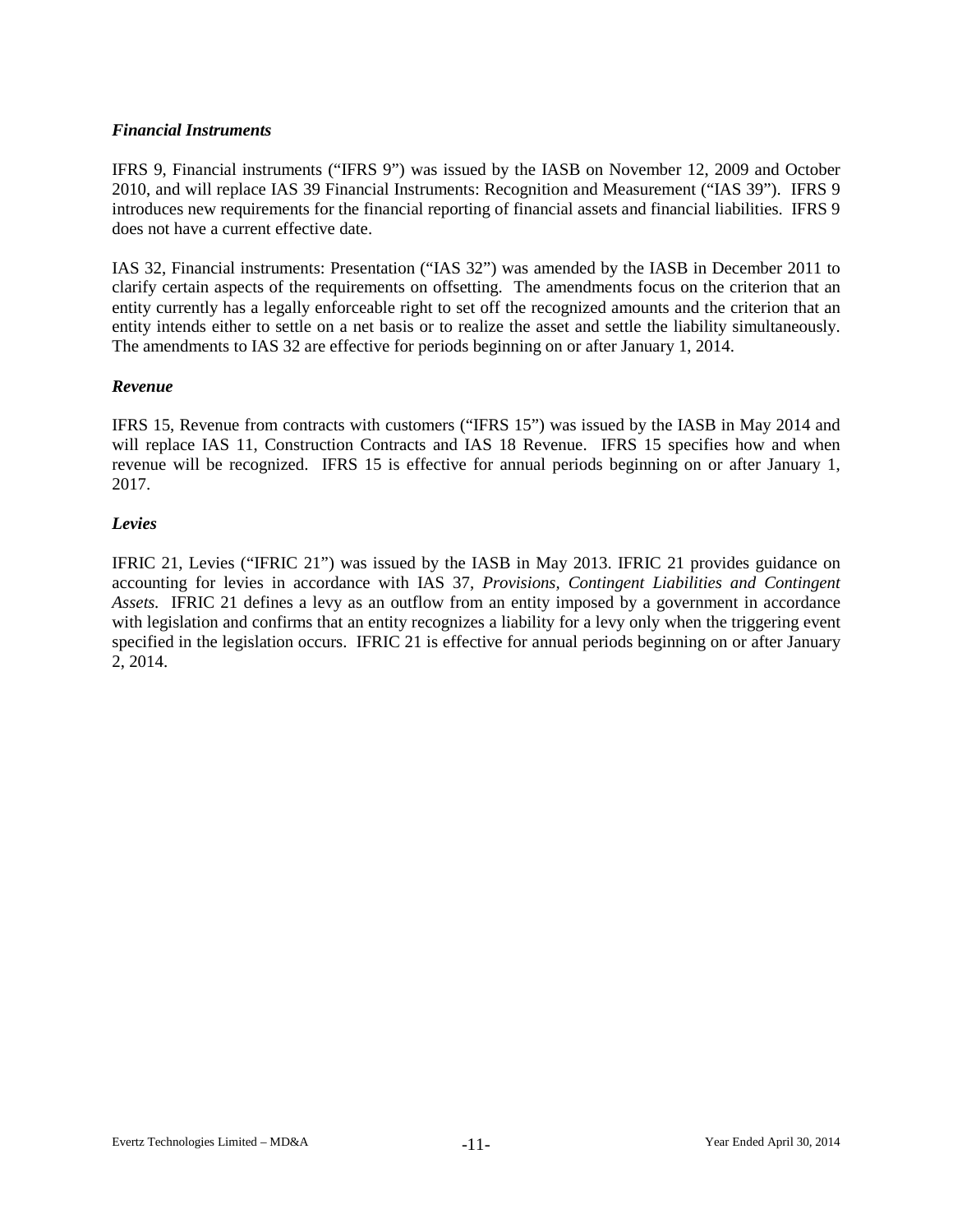# **YEAR END HIGHLIGHTS**

Revenue increased to \$325.5 million for the year ended April 30, 2014 as compared to \$316.3 million for the year ended April 30, 2013.

For the year ended April 30, 2014, net earnings were \$63.5 million and fully diluted earnings per share were \$0.85.

Gross margin during the year ended April 30, 2014 was 57.2% as compared to 57.5% for the year ended April 30, 2013.

Selling and administrative expenses for the year ended April 30, 2014 was \$55.2 million compared to the year ended April 30, 2013 of \$53.1 million. As a percentage of revenue, selling and administrative expenses totaled 16.9% for the year ended April 30, 2014 as opposed to 16.8% for the year ended April 30, 2013.

Research and development ("R&D") expenses were \$60.2 million for the year ended April 30, 2014 as compared to \$52.9 million for the year ended April 30, 2013.

Cash and instruments held for trading were \$102.0 million and working capital was \$273.9 million as at April 30, 2014 as compared to cash and instruments held for trading of \$220.7 million and working capital of \$352.2 million as at April 30, 2013.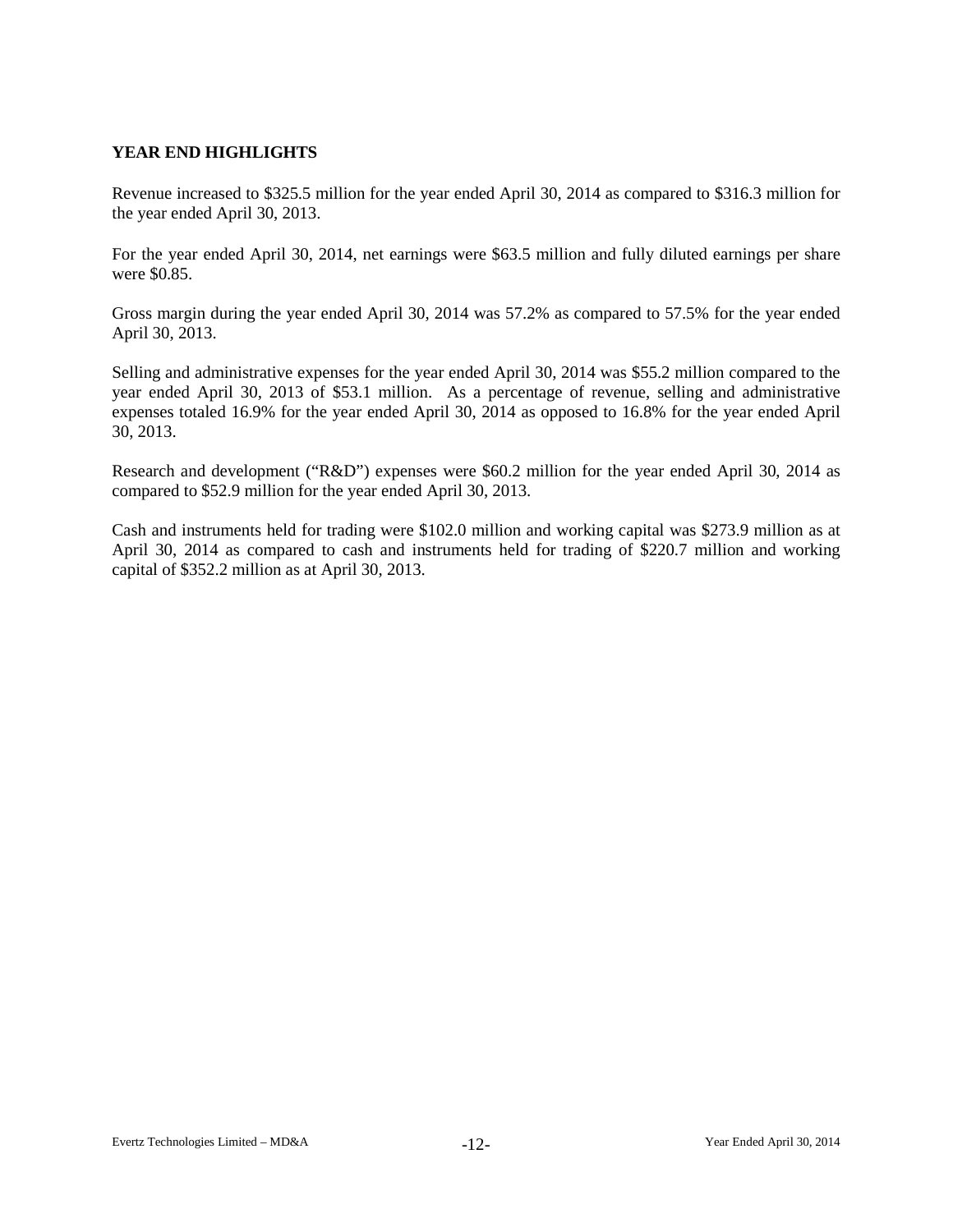# **Selected Consolidated Financial Information**

(in thousands of dollars except earnings per share and share data)

|                                                       |          |            |          | <b>Year Ended</b>  |               |                    |
|-------------------------------------------------------|----------|------------|----------|--------------------|---------------|--------------------|
|                                                       |          |            |          | April 30,          |               |                    |
|                                                       |          | 2014       |          | 2013               |               | 2012               |
| Revenue                                               | \$       | 325,524    | \$       | 316,305            | $\mathcal{S}$ | 293,400            |
| Cost of goods sold                                    |          | 139,338    |          | 134,439            |               | 127,232            |
| Gross margin                                          |          | 186,186    |          | 181,866            |               | 166,168            |
| Expenses                                              |          |            |          |                    |               |                    |
| Selling and administrative                            |          | 55,162     |          | 53,106             |               | 47,118             |
| General                                               |          | 6,874      |          | 5,366              |               | 6,788              |
| Research and development                              |          | 60,196     |          | 52,851             |               | 44,200             |
| Investment tax credits                                |          | (12,292)   |          | (13, 178)          |               | (9,872)            |
| Foreign exchange gain                                 |          | (6,917)    |          | (3,037)            |               | (2, 342)           |
|                                                       |          | 103,023    |          | 95,108             |               | 85,892             |
|                                                       |          | 83,163     |          | 86,758             |               | 80,276             |
| Finance income                                        |          | 2,001      |          | 2,383              |               | 1,915              |
| Finance costs                                         |          | (398)      |          | (559)              |               | (197)              |
| Other income and expenses                             |          | 38         |          | 264                |               | (154)              |
| Earnings before income taxes                          |          | 84,804     |          | 88,846             |               | 81,840             |
| Provision for (recovery of) income taxes              |          |            |          |                    |               |                    |
| Current                                               |          | 24,529     |          | 21,816             |               | 21,669             |
| Deferred                                              |          | (3,264)    |          | 1,867              |               | 215                |
|                                                       |          | 21,265     |          | 23,683             |               | 21,884             |
| Net earnings for the year                             | $\$$     | 63,539     | \$       | 65,163             | \$            | 59,956             |
| Net earnings attributable to non-controlling interest | \$       | 404        | \$       | 573                | \$            | 416                |
| Net earnings attributable to shareholders             |          | 63,135     |          | 64,590             |               | 59,540             |
| Net earnings for the year                             | \$       | 63,539     | \$       | 65,163             | \$            | 59,956             |
| Earnings per share                                    |          |            |          |                    |               |                    |
| Basic                                                 | \$       | 0.85       | \$       | 0.88               | \$            | 0.81               |
| Diluted                                               | \$       | 0.85       | \$       | 0.88               | \$            | 0.81               |
|                                                       |          |            |          |                    |               |                    |
| <b>Consolidated Balance Sheet Data</b>                |          |            |          | As at              |               |                    |
|                                                       |          | 2014       |          | April 30,<br>2013  |               | 2012               |
|                                                       |          | 101,956    | \$       | 220,668            | $\$$          |                    |
| Cash and instruments held for trading                 | \$<br>\$ | 134,561    |          | 111,619            |               | 185,669            |
| Inventory<br>Working capital                          | \$       | 273,914    | \$<br>\$ | 352,164            | \$<br>\$      | 109,211<br>325,677 |
| Total assets                                          | \$       |            |          |                    | \$            | 431,864            |
| Shareholders' equity                                  | \$       | 401,280    | \$<br>\$ | 465,307<br>406,797 | \$            |                    |
|                                                       |          | 333,478    |          |                    |               | 378,417            |
| Number of common shares outstanding:                  |          |            |          |                    |               |                    |
| Basic                                                 |          | 74,310,146 |          | 73,632,566         |               | 73,225,786         |
| Fully-diluted                                         |          | 79,513,846 |          | 78,246,966         |               | 77,904,086         |
| Weighted average number of shares outstanding:        |          |            |          |                    |               |                    |
| Basic                                                 |          | 74,064,205 |          | 73,300,647         |               | 73,612,759         |
| Fully-diluted                                         |          | 74,485,461 |          | 73,816,338         |               | 73,812,767         |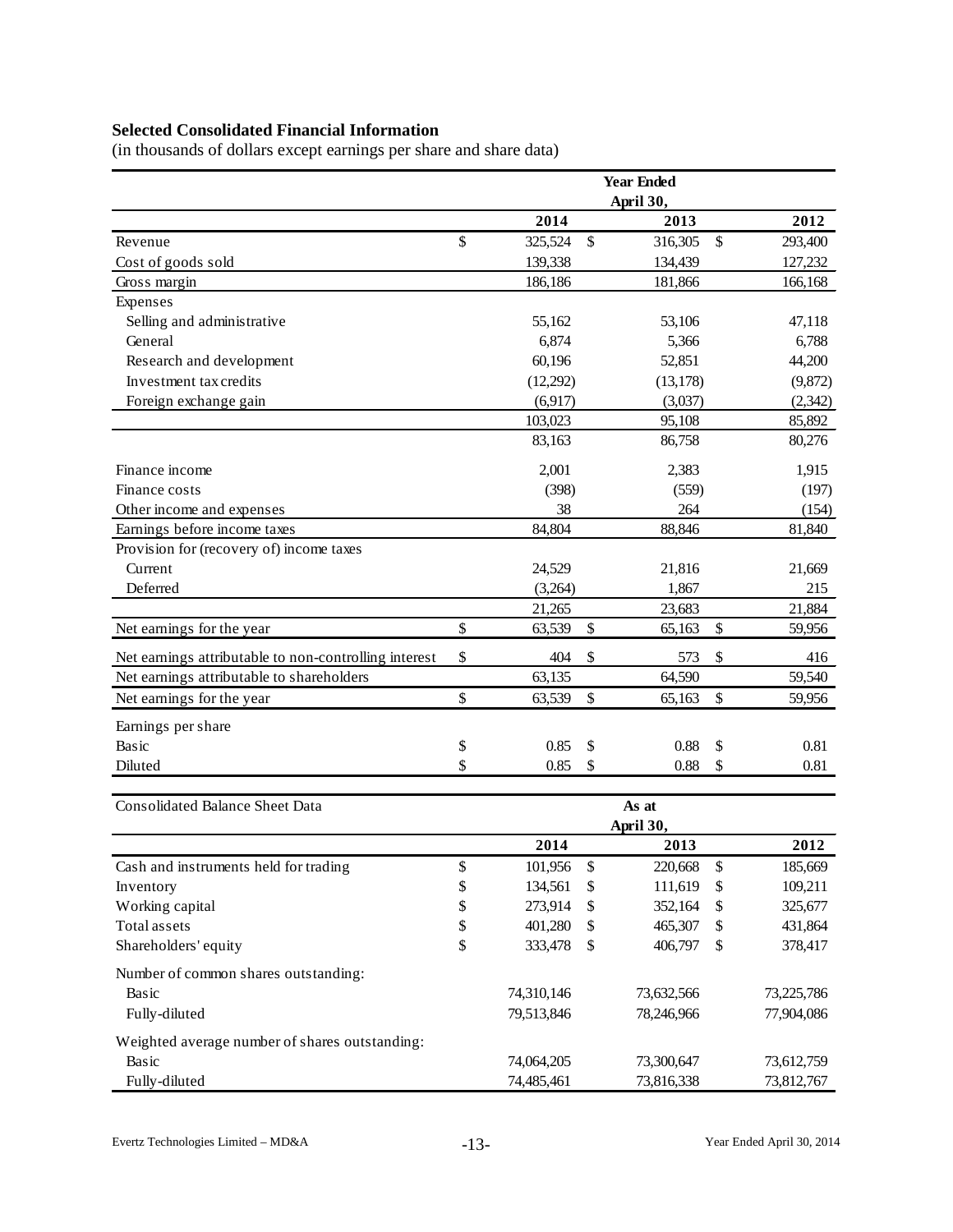#### **Consolidated Statement of Operations Data**

|                                                       | 2014       | 2013       | 2012       |
|-------------------------------------------------------|------------|------------|------------|
| Revenue                                               | 100.0%     | 100.0%     | 100.0%     |
| Cost of goods sold                                    | 42.8%      | 42.5%      | 43.4%      |
| Gross margin                                          | 57.2%      | 57.5%      | 56.6%      |
| Expenses                                              |            |            |            |
| Selling and administrative                            | 16.9%      | 16.8%      | 16.1%      |
| General                                               | 2.1%       | 1.6%       | 2.3%       |
| Research and development                              | 18.5%      | 16.7%      | 15.1%      |
| Investment tax credits                                | $(3.8\%)$  | $(4.2\%)$  | (3.3%)     |
| Foreign exchange gain                                 | $(2.1\%)$  | $(1.0\%)$  | $(0.8\%)$  |
|                                                       | 31.6%      | 30.1%      | 29.4%      |
| Earnings before undernoted                            | 25.6%      | 27.4%      | 27.2%      |
| Finance income                                        | 0.6%       | 0.8%       | 0.7%       |
| Finance costs                                         | $(0.1\%)$  | $(0.2\%)$  | $(0.0\%)$  |
| Other income and expenses                             | 0.0%       | 0.1%       | $(0.0\%)$  |
| Earnings before income taxes                          | 26.1%      | 28.1%      | 27.9%      |
| Provision for (recovery of) income taxes              |            |            |            |
| Current                                               | 7.6%       | 6.9%       | 7.4%       |
| Deferred                                              | $(1.0\%)$  | 0.6%       | 0.1%       |
|                                                       | 6.6%       | 7.5%       | 7.5%       |
| Net earnings for the year                             | 19.5%      | 20.6%      | 20.4%      |
| Net earnings attributable to non-controlling interest | 0.1%       | 0.2%       | 0.1%       |
| Net earnings attributable to shareholders             | 19.4%      | 20.4%      | 20.3%      |
| Net earnings for the year                             | 19.5%      | 20.6%      | 20.4%      |
| Earnings per share:                                   |            |            |            |
| <b>Basic</b>                                          | \$<br>0.85 | \$<br>0.88 | \$<br>0.81 |
| Diluted                                               | \$<br>0.85 | \$<br>0.88 | \$<br>0.81 |

#### **REVENUE AND EXPENSES**

#### *Revenue*

The Company generates revenue principally from the sale of its broadcast equipment solutions to content creators, broadcasters, specialty channels and television service providers.

The Company markets and sells its products and services through both direct and indirect sales strategies. The Company's direct sales efforts focus on large and complex end-user customers. These customers have long sales cycles typically ranging from four to eight months before an order may be received by the Company for fulfillment.

The Company monitors revenue performance in two main geographic regions: (i) United States/Canada and (ii) International.

The Company currently generates approximately 45% to 55% of its revenue in the United States/Canada. The Company recognizes the opportunity to more aggressively target markets in other geographic regions and intends to invest in personnel and infrastructure in those markets.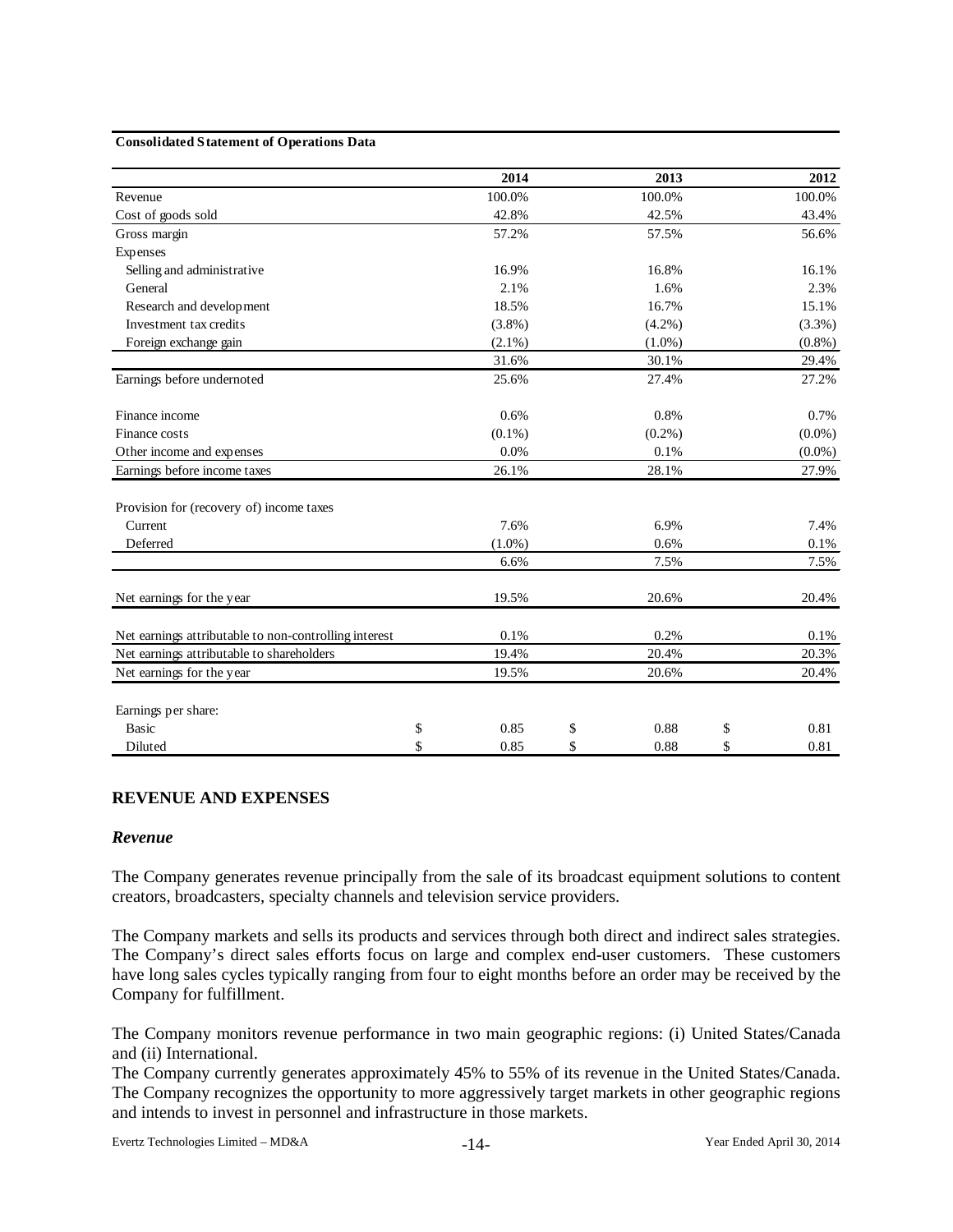While a significant portion of the Company's expenses are denominated in Canadian dollars, the Company collects substantially all of its revenues in currencies other than the Canadian dollar and therefore has significant exposure to fluctuations in foreign currencies, in particular the US dollar. Approximately 70% to 80% of the Company's revenues are denominated in US dollars.

## *Revenue*

| (In thousands of Canadian dollars) |   | <b>Year Ended</b><br>April 30, |  |         |  |         |  |
|------------------------------------|---|--------------------------------|--|---------|--|---------|--|
|                                    |   | 2014                           |  | 2013    |  | 2012    |  |
| United States/Canada               | ٩ | 172,280                        |  | 173.244 |  | 149,884 |  |
| International                      |   | 153.244                        |  | 143,061 |  | 143,516 |  |
|                                    | w | 325.524                        |  | 316,305 |  | 293,400 |  |

Total revenue for the year ended April 30, 2014 was \$325.5 million, an increase of \$9.2 million as compared to revenue of \$316.3 million for the year ended April 30, 2013.

Revenue in the United States/Canada region was \$172.3 million for the year ended April 30, 2014, compared to revenue of \$173.2 million for the year ended April 30, 2013.

Revenue in the International region was \$153.2 million for the year ended April 30, 2014, an increase of \$10.1 million compared to revenue of \$143.1 million for the year ended April 30, 2013.

## *Cost of Sales*

Cost of sales consists primarily of costs of manufacturing and assembly of products. A substantial portion of these costs is represented by components and compensation costs for the manufacture and assembly of products. Cost of sales also includes related overhead, certain depreciation, final assembly, quality assurance, inventory management and support costs. Cost of sales also includes the costs of providing services to clients, primarily the cost of service-related personnel.

# *Gross Margin*

| (In thousands of Canadian dollars,<br>except for percentages) | <b>Year Ended</b><br>April 30, |  |         |  |         |  |
|---------------------------------------------------------------|--------------------------------|--|---------|--|---------|--|
|                                                               | 2014                           |  | 2013    |  | 2012    |  |
| Gross margin                                                  | 186,186                        |  | 181.866 |  | 166,168 |  |
| Gross margin % of sales                                       | 57.2%                          |  | 57.5%   |  | 56.6%   |  |

Gross margin for the year ended April 30, 2014 was \$186.2 million, compared to \$181.9 million for the year ended April 30, 2013. As a percentage of revenue, the gross margin was 57.2% for the year ended April 30, 2014, as compared to 57.5% for the year ended April 30, 2013.

Gross margins vary depending on the product mix, geographic distribution and competitive pricing pressures and currency fluctuations. For the year ended April 30, 2014 the gross margin, as a percentage of revenue, was in the Company's projected range. The pricing environment continues to be very competitive with substantial discounting by our competition.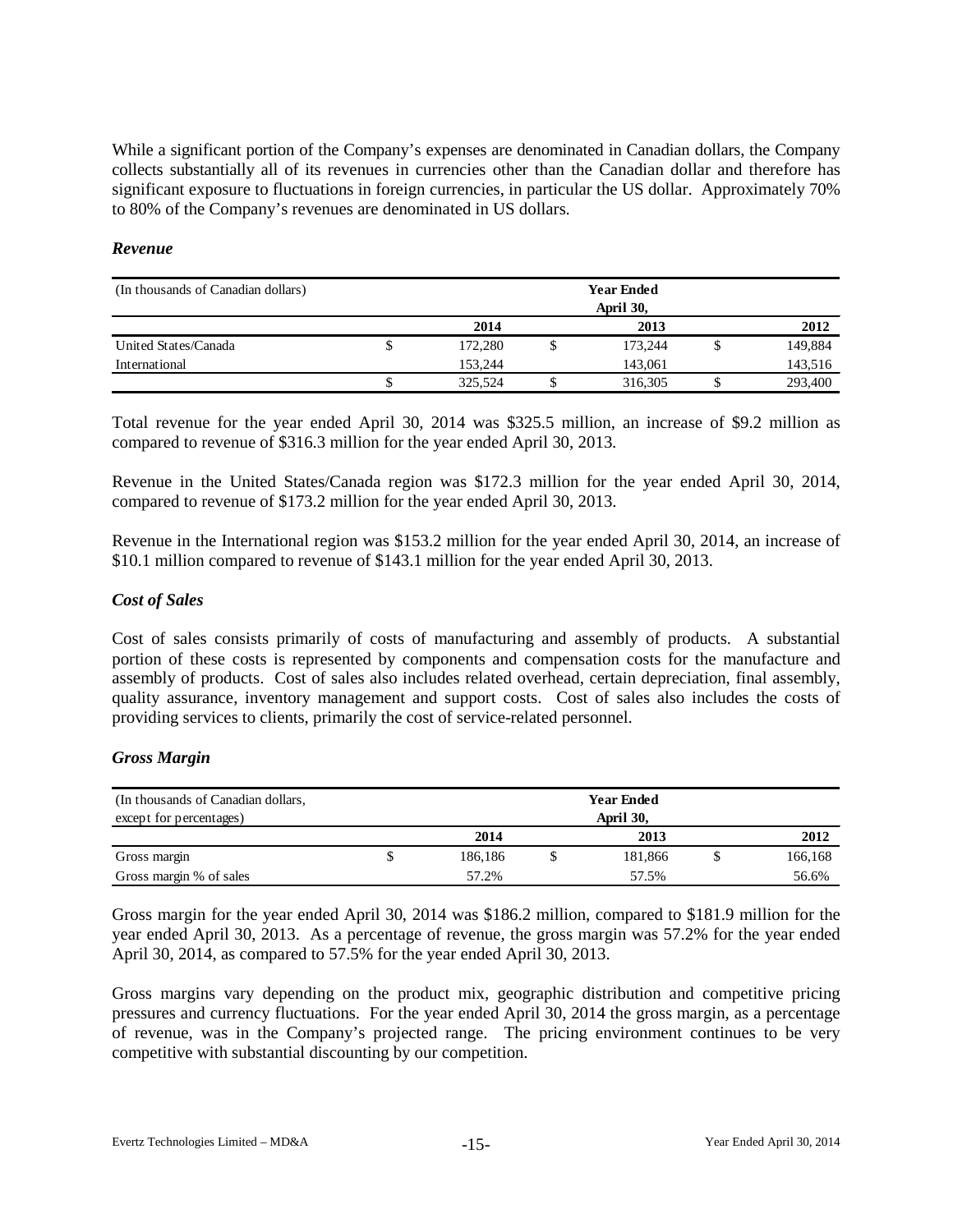The Company expects that it will continue to experience competitive pricing pressures. The Company continually seeks to build its products more efficiently and enhance the value of its product and service offerings in order to reduce the risk of declining gross margin associated with the competitive environment.

## *Operating Expenses*

The Company's operating expenses consist of: (i) selling, administrative and general; (ii) research and development and (iii) foreign exchange.

Selling expenses primarily relate to remuneration of sales and technical personnel. Other significant cost components include trade show costs, advertising and promotional activities, demonstration material and sales support. Selling and administrative expenses relate primarily to remuneration costs of related personnel, legal and professional fees, occupancy and other corporate and overhead costs. The Company also records certain depreciation amortization and share based compensation charges as general expenses. For the most part, selling, administrative and general expenses are fixed in nature and do not fluctuate directly with revenue. The Company's selling expenses tend to fluctuate in regards to the timing of trade shows, sales activity and sales personnel.

The Company invests in research and development to maintain its position in the markets it currently serves and to enhance its product portfolio with new functionality and efficiencies. Although the Company's research and development expenditures do not fluctuate directly with revenues, it monitors this spending in relation to revenues and adjusts expenditures when appropriate. Research and development expenditures consist primarily of personnel costs and material costs. Research and development expenses are presented on a gross basis (without deduction of research and development tax credits). Research and development tax credits associated with research and development expenditures are shown separately under research and development tax credits.

#### *Selling and Administrative*

| (In thousands of Canadian dollars,    | <b>Year Ended</b> |           |  |        |  |        |  |
|---------------------------------------|-------------------|-----------|--|--------|--|--------|--|
| except for percentages)               |                   | April 30, |  |        |  |        |  |
|                                       |                   | 2014      |  | 2013   |  | 2012   |  |
| Selling and administrative            |                   | 55.162    |  | 53,106 |  | 47,118 |  |
| Selling and administrative % of sales |                   | 16.9%     |  | 16.8%  |  | 16.1%  |  |

Selling and administrative expenses excludes stock based compensation, operation of non-production property, plant and equipment, and amortization of intangibles. Selling and administrative expenses for the year ended April 30, 2014 were \$55.2 million or 16.9% of revenue as compared to selling and administrative expenses of \$53.1 million or 16.8% of revenue for the year ended April 30, 2013.

The increase of \$2.1 million was a result of the inclusion of a full year of selling and administrative expenses associated with the business acquired in December 2012, the increased translation costs associated with an increase in the value of the US dollar, UK Sterling and Euro, offset by a decrease in bad debt expense.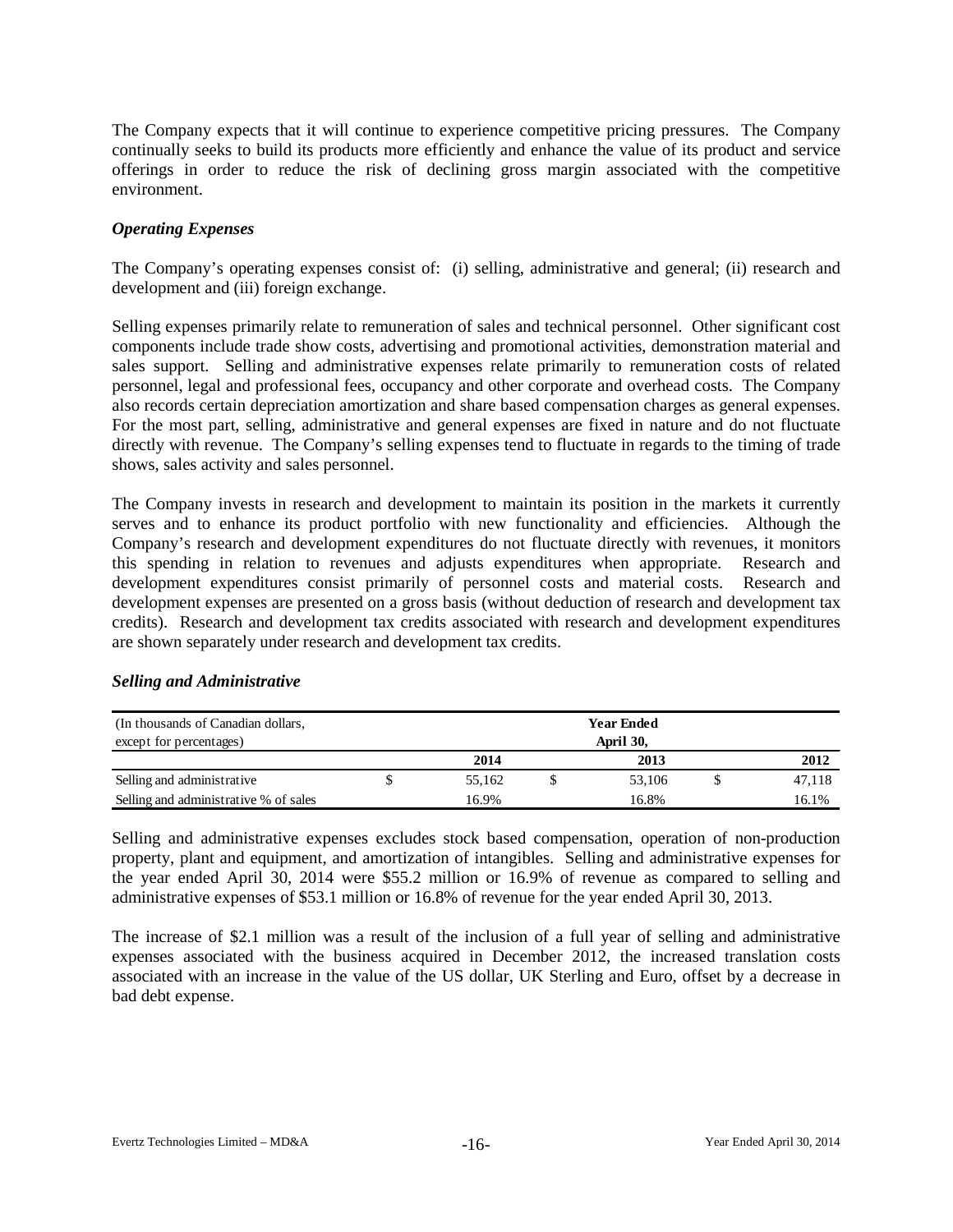## *Research and Development (R&D)*

| (In thousands of Canadian dollars,<br><b>Year Ended</b><br>April 30,<br>except for percentages) |  |        |  |        |        |
|-------------------------------------------------------------------------------------------------|--|--------|--|--------|--------|
|                                                                                                 |  | 2014   |  | 2013   | 2012   |
| Research and development expenses                                                               |  | 60.196 |  | 52.851 | 44,200 |
| Research and development % of sales                                                             |  | 18.5%  |  | 16.7%  | 15.1%  |

For the year ended April 30, 2014, gross R&D expenses increased to \$60.2 million, an increase of 13.9% or \$7.3 million as compared to an expense of \$52.9 million for the year ended April 30, 2013.

The increase of \$7.3 million was predominantly a result of planned growth of R&D personnel and corresponding increases in materials and prototypes.

# *Foreign Exchange*

For the year ended April 30, 2014, the foreign exchange gain was \$6.9 million as compared to a foreign exchange gain for the same period ended April 30, 2013 of \$3.0 million. The current year gain was predominantly driven by the increase in the value of the US dollar against the Canadian dollar since April 30, 2013.

## *Finance Income, Finance Costs, Other Income and Expenses*

For the year ended April 30, 2014, finance income, finance costs, other income and expenses netted to a gain of \$1.6 million.

# **LIQUIDITY AND CAPITAL RESOURCES**

| Liquidity and Capital Resources               | <b>Year Ended</b><br>April 30, |    |         |  |  |  |  |  |
|-----------------------------------------------|--------------------------------|----|---------|--|--|--|--|--|
| (in thousands of dollars except ratios)       |                                |    |         |  |  |  |  |  |
| Key Balance Sheet Amounts and Ratios:         | 2014                           |    | 2013    |  |  |  |  |  |
| Cash and instruments held for trading         | \$<br>101,956                  | \$ | 220,668 |  |  |  |  |  |
| Working capital                               | \$<br>273.914                  | \$ | 352,164 |  |  |  |  |  |
| Long-term assets                              | \$<br>70.343                   | \$ | 64,919  |  |  |  |  |  |
| Long-term debt                                | \$<br>1,372                    | \$ | 1,539   |  |  |  |  |  |
| Days sales outstanding in accounts receivable | 99                             |    | 62      |  |  |  |  |  |

| <b>Statement of Cash Flow Summary</b> |                   |            |           |           |  |  |  |  |
|---------------------------------------|-------------------|------------|-----------|-----------|--|--|--|--|
|                                       | <b>Year Ended</b> |            |           |           |  |  |  |  |
|                                       |                   |            | April 30, |           |  |  |  |  |
|                                       |                   | 2014       |           | 2013      |  |  |  |  |
| Operating activities                  | э                 | 35,485     | D         | 89,610    |  |  |  |  |
| Investing activities                  | S                 | 1,528      | \$        | (14, 550) |  |  |  |  |
| Financing activities                  | \$                | (144, 241) | \$        | (40, 146) |  |  |  |  |
| Net (decrease) increase in cash       |                   | (106,702)  | \$        | 34,993    |  |  |  |  |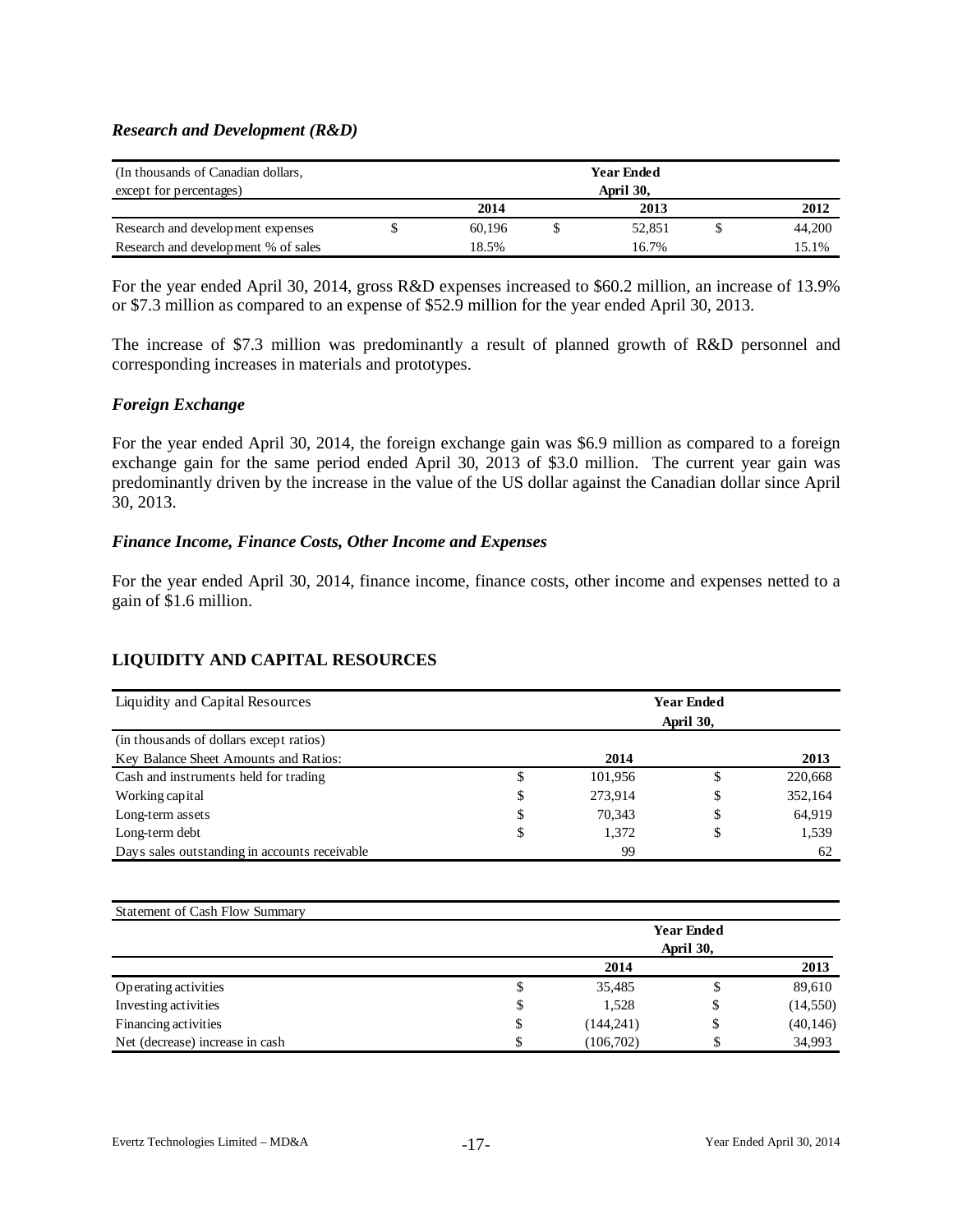## *Operating Activities*

For the year ended April 30, 2014, the Company generated cash from operations of \$35.5 million, compared to \$89.6 million for the year ended April 30, 2013. Excluding the effects of the changes in non-cash working capital and current taxes, the Company generated cash from operations of \$74.2 million for the year ended April 30, 2014 compared to \$78.6 million for the year ended April 30, 2013.

## *Investing Activities*

The Company generated cash from investing activities of \$1.5 million for the year ended April 30, 2014 which was predominantly from proceeds upon disposal of instruments held for trading for \$12.2 million offset by cash used for the acquisition of capital assets of \$10.8 million.

## *Financing Activities*

For the year ended April 30, 2014, the Company used cash from financing activities of \$144.2 million, which was principally driven dividends paid of \$152.0 million which included a special dividend of \$104.0 million and offset by the issuance of capital stock pursuant to the Company Stock Option Plan of \$8.2 million.

# **WORKING CAPITAL**

As at April 30, 2014, the Company had cash and instruments held for trading of \$102.0 million, compared to \$220.7 million at April 30, 2013.

The Company had working capital of \$273.9 million as at April 30, 2014 compared to \$352.2 million as at April 30, 2013.

The Company paid a special dividend of \$1.40 per common share on December 11, 2013 in the amount of \$104.0 million.

The Company believes that the current balance in cash and plus future cash flow from operations will be sufficient to finance growth and related investment and financing activities in the foreseeable future.

Day sales outstanding in accounts receivable were 99 days at April 30, 2014 as compared to 62 for April 30, 2013.

#### **SHARE CAPITAL STRUCTURE**

Authorized capital stock consists of an unlimited number of common and preferred shares.

|                                       |            | <b>Year Ended</b> |
|---------------------------------------|------------|-------------------|
|                                       |            | April 30,         |
|                                       | 2014       | 2013              |
| Common shares                         | 74,310,146 | 73,632,566        |
| Stock options granted and outstanding | 5,203,700  | 4,614,400         |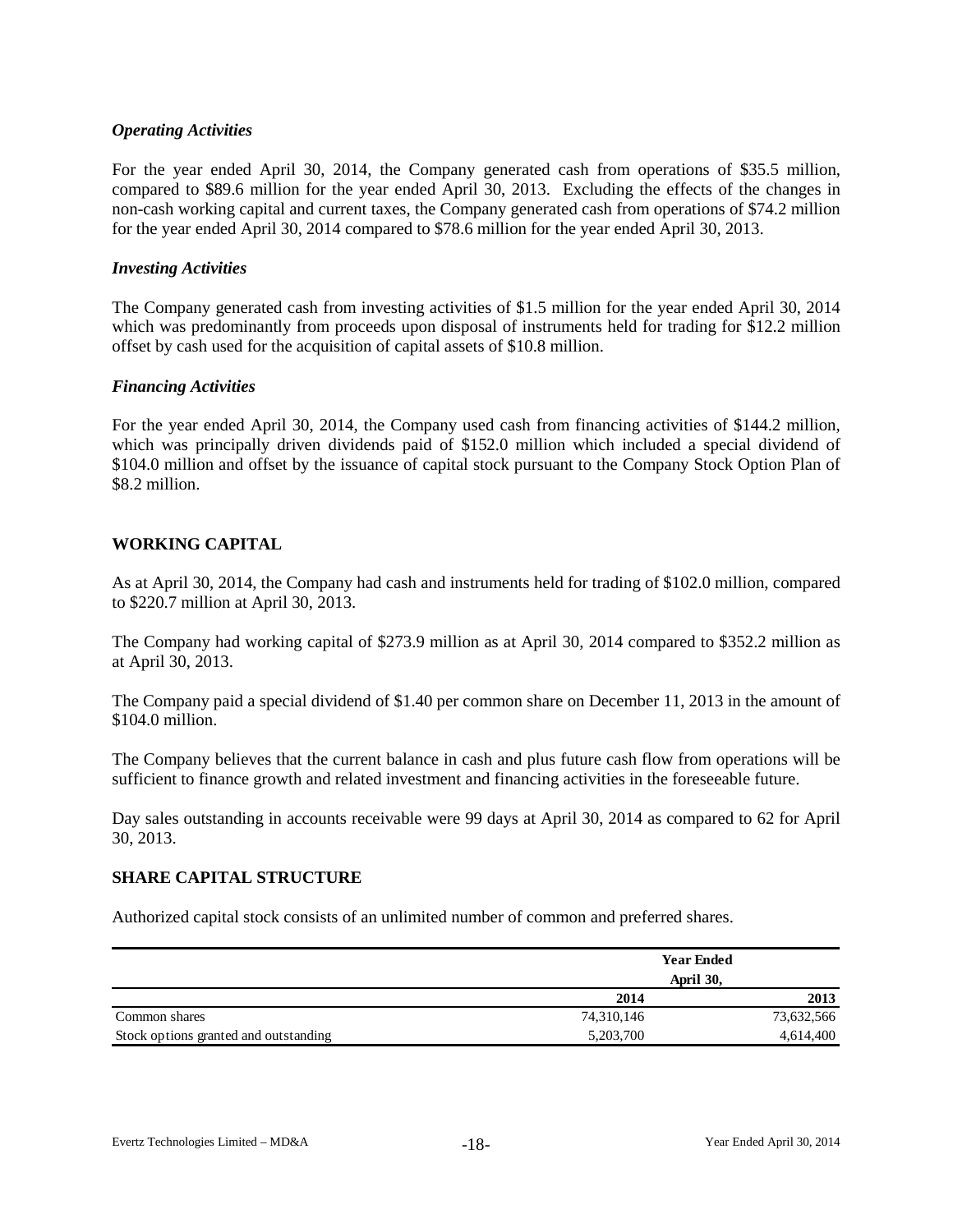# **FINANCIAL INSTRUMENTS**

The Company's financial instruments consist of cash and cash equivalents, trade and other receivables, trade and other payables and long term debt. Unless otherwise noted, it is management's opinion that the Company is not exposed to significant interest or credit risks arising from these financial instruments. The Company estimates the fair value of these instruments approximates the carrying values as listed below.

# *Fair Values and Classification of Financial Instruments:*

The following summarizes the significant methods and assumptions used in estimating the fair values of financial instruments:

- I. Quoted prices (unadjusted) in active markets for identical assets or liabilities.
- II. Inputs other than quoted prices included in level I that are observable for the asset or liability, either directly or indirectly. Cash and cash equivalents, trade and other receivables, trade and other payables, and long-term debt fair value measurements have been measured within level II.
- III. Inputs for the asset or liability that are not based on observable market data.

## **CONTRACTUAL OBLIGATIONS**

The following table sets forth the Company's contractual obligations as at April 30, 2014:

|                      | Payments Due by Period |        |                 |       |  |       |           |           |  |            |  |
|----------------------|------------------------|--------|-----------------|-------|--|-------|-----------|-----------|--|------------|--|
| (In thousands)       |                        | Total  | ess than 1 Year |       |  |       | 2-3 Years | 4-5 Years |  | Thereafter |  |
| Operating leases     |                        | 18.067 |                 | 3.657 |  | 7.031 |           | 5.740     |  | 1,639      |  |
| Other long-term debt |                        | .787   |                 | 415   |  | 426   |           | 385       |  | 561        |  |
|                      |                        | 19.854 |                 | 4.072 |  | 7.457 |           | 6.125     |  | 2,200      |  |

# **OFF-BALANCE SHEET FINANCING**

The Company does not have any off-balance sheet arrangements.

# **RELATED PARTY TRANSACTIONS**

In the normal course of business, we may enter into transactions with related parties. These transactions occur under market terms consistent with the terms of transactions with unrelated arms-length third parties. The Company continues to lease a premise from a company in which two shareholders' each indirectly hold a 10% interest, continues to lease a facility from a company in which two shareholders each indirectly hold a 20% interest, continues to lease a facility for manufacturing where two shareholders indirectly own 100% interest, continues to lease a facility from a company in which two shareholders each indirectly own a 35% interest and continues to lease a facility with a director who indirectly owns 100%.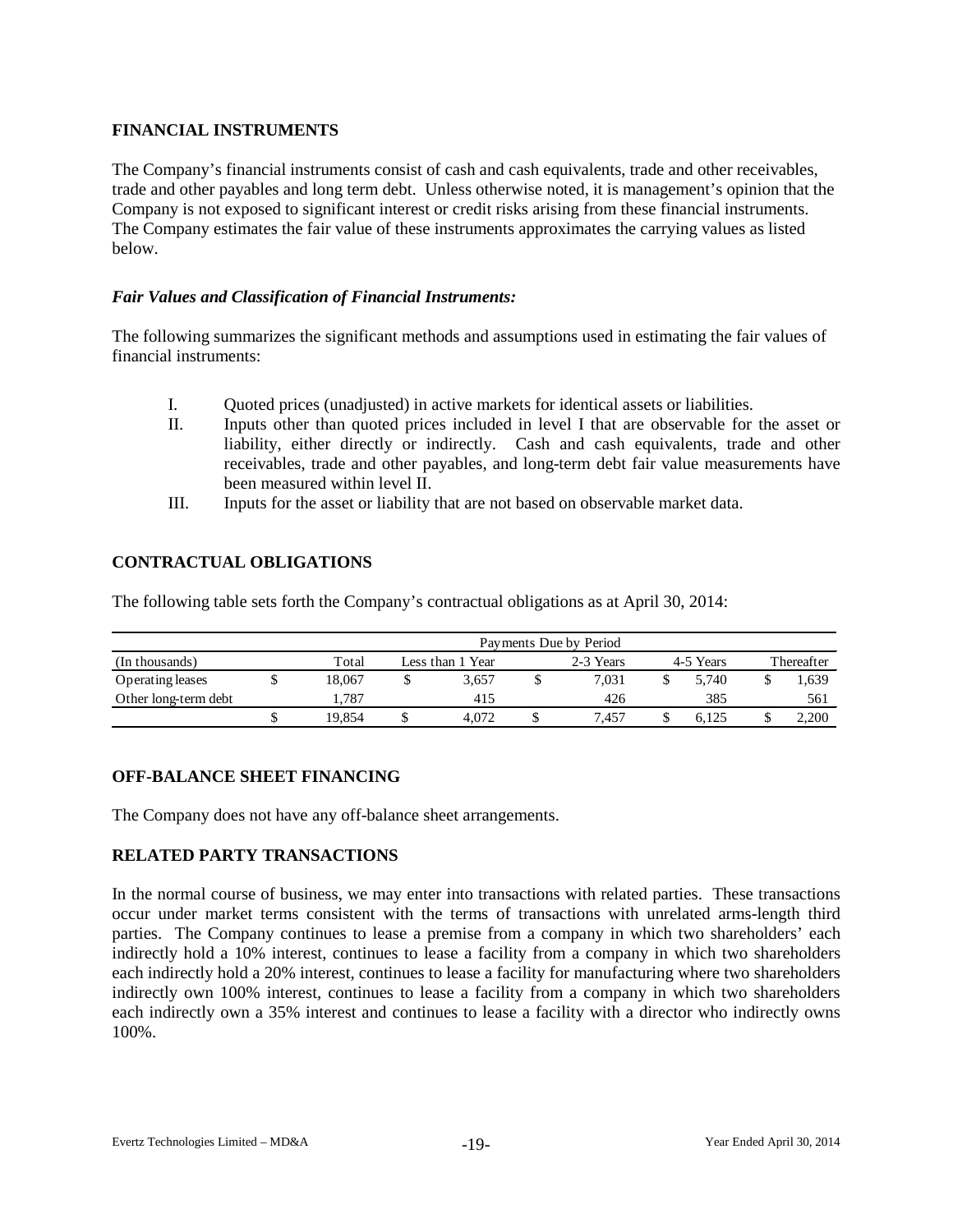## **SELECTED CONSOLIDATED QUARTERLY FINANCIAL INFORMATION**

The following table sets out selected consolidated financial information for each of the eight quarters ended April 30, 2014. In the opinion of management, this information has been prepared on the same basis as the audited consolidated financial statements. The operating results for any quarter should not be relied upon as any indication of results for any future period.

|                          | <b>Ouarter Ending</b> |          |          |          |          |          |          |          |             |          |          |          |          |          |          |           |  |
|--------------------------|-----------------------|----------|----------|----------|----------|----------|----------|----------|-------------|----------|----------|----------|----------|----------|----------|-----------|--|
| (In thousands)           |                       |          | 2014     | 2013     |          |          |          |          |             |          | 2012     |          |          |          |          |           |  |
|                          |                       | Apr 30   |          | Jan 31   |          | Oct 31   |          | July 31  |             | Apr 30   |          | Jan 31   |          | Oct 31   |          | July $31$ |  |
| <b>Sales</b>             |                       | \$87,237 |          | \$93,185 |          | \$81,244 |          | \$63,858 |             | \$65,415 |          | \$71,771 |          | \$83,158 |          | \$95,961  |  |
| Cost of goods sold       |                       | 38,154   |          | 39,448   |          | 34,592   |          | 27,144   |             | 28,336   |          | 31,499   |          | 34,298   |          | 40,306    |  |
| Gross margin             |                       | \$49,083 |          | \$53,737 |          | \$46,652 |          | \$36,714 |             | \$37,079 |          | \$40,272 |          | \$48,860 |          | \$55,655  |  |
| Operating expenses       |                       | 30,545   |          | 25,514   |          | 25,797   |          | 21,167   |             | 26,557   |          | 23,164   |          | 22,966   |          | 22,421    |  |
| Earnings from operations |                       | \$18,538 |          | \$28,223 |          | \$20,855 |          | \$15,547 |             | \$10,522 |          | \$17,108 |          | \$25,894 |          | \$33,234  |  |
| Non-operating income     | 234                   |          | 482      |          | 399      |          |          | 526      |             | 509      |          | 872      |          | 231      |          | 476       |  |
| Earnings before taxes    |                       | \$18,772 |          | \$28,705 |          | \$21,254 |          | \$16,073 |             | \$11,031 |          | \$17,980 |          | \$26,125 |          | \$33,710  |  |
| Net earnings             | \$14,699              |          | \$21,281 |          | \$15,422 |          | \$11,733 |          | 8,110<br>\$ |          | \$12,984 |          | \$18,907 |          | \$24,589 |           |  |
| Net earnings per share:  |                       |          |          |          |          |          |          |          |             |          |          |          |          |          |          |           |  |
| Basic                    | \$                    | 0.20     | \$       | 0.29     | \$       | 0.21     | \$       | 0.16     | \$          | 0.11     | \$       | 0.18     | \$       | 0.26     | \$       | 0.34      |  |
| Diluted                  | \$                    | 0.20     | \$       | 0.29     | \$       | 0.21     | \$       | 0.16     | \$          | 0.11     | \$       | 0.18     | \$       | 0.26     | \$       | 0.34      |  |
| Dividends per share:     | \$                    | 0.16     | \$       | 1.56     | \$       | 0.16     |          | 0.16     | \$          | 0.16     | \$       | 0.14     | \$       | 0.14     | \$       | 0.14      |  |

The Companies revenue and corresponding earnings can vary from quarter to quarter depending on the delivery requirements of our customers. Our customers can be influenced by a variety of factors including upcoming sports or entertainment events as well as their access to capital. Net earnings represent net earnings attributable to shareholders.

# **DISCLOSURE CONTROLS AND PROCEDURES**

Management, including the Chief Executive Officer and Chief Financial Officer, has evaluated the effectiveness of the Company's disclosure controls and procedures (as defined in National Instrument 52- 109 of the Canadian Securities Administrators) as of April 30, 2014.

Management has concluded that, as of April 30, 2014, the Company's disclosure controls and procedures were effective to provide reasonable assurance that material information relating to the Company would be made known to them by others within the Company, particularly during the period in which this report was being prepared.

# **INTERNAL CONTROLS OVER FINANCIAL REPORTING**

Management is responsible for and has designed internal controls over financial reporting, or caused it to be designed under management's supervision, to provide reasonable assurance regarding the reliability of financial reporting and the preparation of financial statements for external purposes in accordance with IFRS. Management has concluded that, as of April 30, 2014, the Company's internal controls over financial reporting were effective to provide reasonable assurance regarding the reliability of financial reporting and the preparation of financial statements for external purposes in accordance with IFRS.